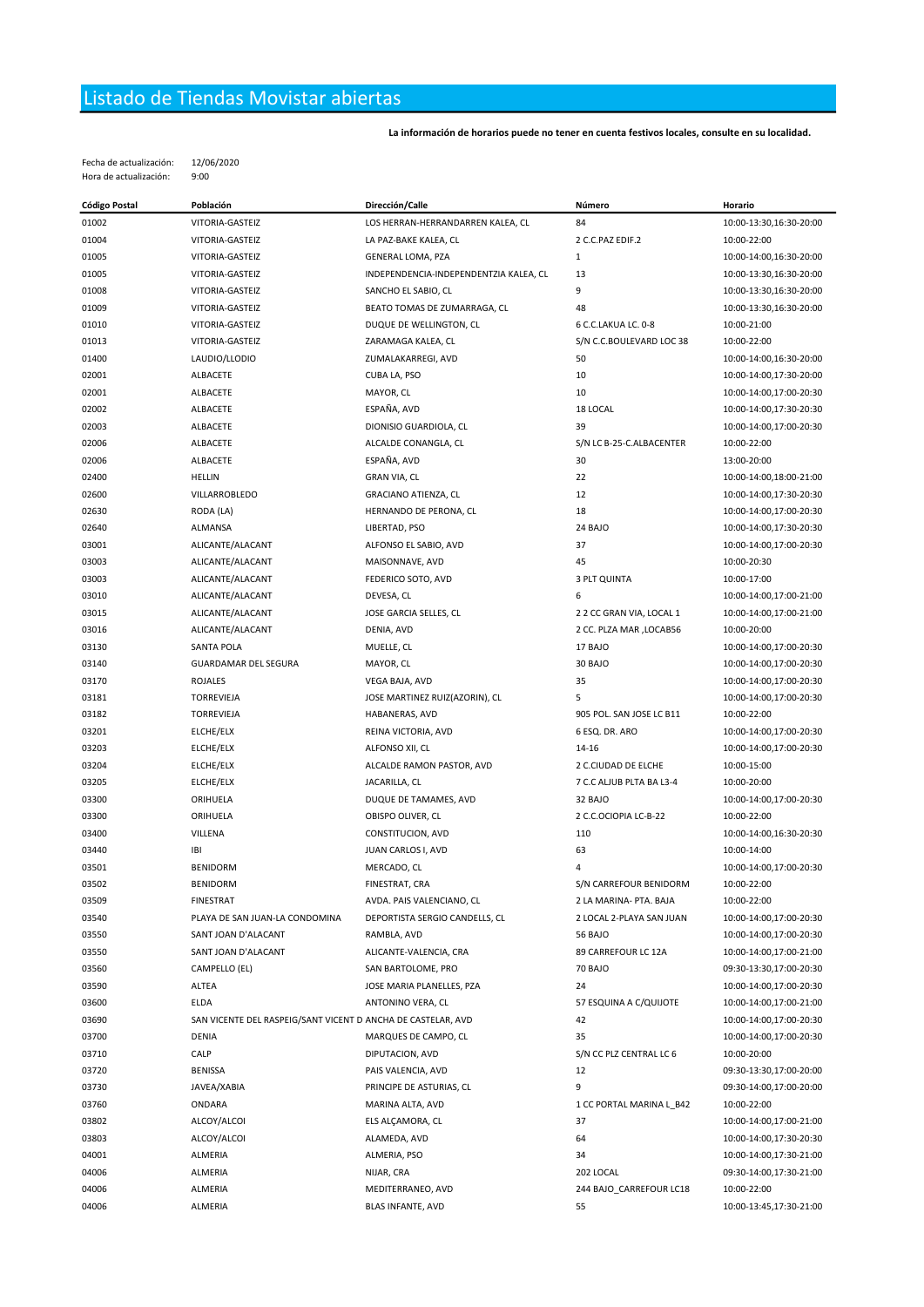| 04007          | <b>ALMERIA</b>                   | MEDITERRANEO, AVD                                               | 1 C.C.MEDITERRANEO LC.34  | 10:00-22:00                                        |
|----------------|----------------------------------|-----------------------------------------------------------------|---------------------------|----------------------------------------------------|
| 04007          | ALMERIA                          | CABO DE GATA, CL                                                | 90 LOCAL                  | 10:00-13:45,17:30-21:00                            |
| 04009          | ALMERIA                          | MEDICO FRANCISCO PEREZ COMPANY, AVD                             | 19 LOCAL CA1              | 10:00-22:00                                        |
| 04230          | GLORIA (LA)                      | PIRITA, CL                                                      | 4 BAJO                    | 10:00-13:45,17:30-21:00                            |
| 04600          | HUERCAL-OVERA                    | GUILLERMO REYNA, AVD                                            | 3 BAJO A                  | 10:00-13:45,17:30-21:00                            |
| 04620          | <b>MARINAS (LAS)</b>             | LAS BUGANVILLAS, RDA                                            | 3 4 LOCAL                 | 10:00-14:00,17:00-20:00                            |
| 04700          | EJIDO (EL)                       | ALMERIMAR, CRA                                                  | S/N C.C. COPO LOCAL 43    | 10:00-22:00                                        |
| 04700          | EJIDO (EL)                       | BARCELONA, CL                                                   | 18 LOCAL                  | 09:30-14:00,17:00-20:30                            |
| 04700          | EJIDO (EL)                       | BULEVAR DE EL EJIDO, AVD                                        | 308                       | 10:00-13:45,17:30-21:00                            |
|                |                                  |                                                                 |                           |                                                    |
| 04720          | PARADOR DE LAS HORTICHUELAS (EL) | CARLOS III, AVD                                                 | 49 LOCAL                  | 10:00-14:00,17:30-20:30                            |
| 04740          | ROQUETAS DE MAR                  | JUAN CARLOS I, AVD                                              | 71 JARDINES S.RAFAEL, 6-7 | 09:30-14:00,17:30-21:00                            |
| 04740          | ROQUETAS DE MAR                  | CARRETERA DE ALICUN (POL IND LA ALGAIDA), CRA S/N G. PLAZA-L 60 |                           | 10:00-22:00                                        |
| 04770          | <b>ADRA</b>                      | NATALIO RIVAS, CL                                               | 60                        | 10:00-14:00,17:00-20:30                            |
| 05001          | AVILA                            | DON GERONIMO (DE), CL                                           | 11 LOCAL A IZQDA.         | 10:00-14:00,16:30-20:30                            |
| 05003          | <b>AVILA</b>                     | JUAN PABLO II, AVD                                              | 2 LOCAL                   | 10:00-14:00,17:00-20:30                            |
| 05004          | AVILA                            | JUAN CARLOS I, AVD                                              | 45 CC BULEVAR LC. 23      | 10:00-20:00                                        |
| 05200          | AREVALO                          | EMILIO ROMERO, AVD                                              | 10                        | 10:00-14:00,17:00-20:30                            |
| 06001          | <b>BADAJOZ</b>                   | MENACHO, CL                                                     | 32                        | 10:00-14:00,17:30-20:30                            |
| 06004          | <b>BADAJOZ</b>                   | ENRIQUE SEGURA OTAÑO, CL                                        | $\overline{7}$            | 10:00-14:00,17:30-21:00                            |
| 06005          | <b>BADAJOZ</b>                   | CONQUISTADORES, PZA                                             | S/N                       | 10:00-22:00                                        |
| 06006          | <b>BADAJOZ</b>                   | ELVAS, AVD                                                      | 1 LOC 43. CC EL FARO      | 10:00-22:00                                        |
| 06008          | <b>BADAJOZ</b>                   | RICARDO CARAPETO ZAMBRANO, AVD                                  | 13                        | 09:30-14:00,18:00-21:00                            |
| 06140          | TALAVERA LA REAL                 | EXTREMADURA, AVD                                                | 101 B                     | 10:00-14:00,17:00-20:30                            |
| 06200          | ALMENDRALEJO                     | FRANCISCO PIZARRO, CL                                           | 10                        | 09:30-14:00,18:00-21:00                            |
| 06220          | VILLAFRANCA DE LOS BARROS        | CALVARIO, CL                                                    | 36                        | 09:30-14:00,17:00-20:00                            |
| 06300          | ZAFRA                            | ESPAÑA, PZA                                                     | 13                        | 09:30-14:00,18:00-21:00                            |
| 06380          | JEREZ DE LOS CABALLEROS          | DOCTOR BENITEZ, CL                                              | 5                         | 10:00-14:00,17:00-20:30                            |
|                | <b>DON BENITO</b>                |                                                                 |                           |                                                    |
| 06400          |                                  | GROIZARD, CL                                                    | 16                        | 09:30-14:00,17:30-21:00                            |
| 06420          | CASTUERA                         | CONSTITUCION, CL                                                | 24                        | 10:00-14:00,18:30-20:30                            |
| 06480          | <b>MONTIJO</b>                   | PEDRO DE VALENCIA, PZA                                          | 1 ESQ, PZA. CONSTITUCION  | 09:30-14:00,18:00-21:00                            |
| 06700          | VILLANUEVA DE LA SERENA          | SAN FRANCISCO, CL                                               | 6                         | 10:00-14:00                                        |
| 06800          | MERIDA                           | SANTA EULALIA, CL                                               | 7 ESQ JUAN P.FORNER       | 10:00-14:00,17:30-21:00                            |
| 06800          | <b>MERIDA</b>                    | N-V (MADRID-LISBOA), CRA                                        | S/N CARREFOUR LOC 4       | 10:00-22:00                                        |
| 06900          | LLERENA                          | DOCTOR FLEMING, CL                                              | S/N                       | 09:30-14:00,18:00-21:00                            |
| 07002          | PALMA                            | SANT MIQUEL, CL                                                 | 52 ESQ. PLZ PUERTA PINTAD | 10:00-20:30                                        |
| 07002          | PALMA                            | ALEXANDRE ROSSELLO, AVD                                         | 12 PLANTA 5               | 09:30-21:30                                        |
| 07005          | PALMA                            | ARAGO, CL                                                       | 37 BAJO                   | 09:30-13:30,16:30-20:30                            |
| 07007          | COLL DE'N RABASSA (ES)           | CARDENAL ROSSELL, CL                                            | S/N LOCAL 66B             | 10:00-22:00                                        |
| 07010          | PALMA                            | GENERAL RIERA, CL                                               | 156 LOCAL 16 C.C. CARREF  | 10:00-22:00                                        |
| 07012          | PALMA                            | BARO DE PINOPAR, CL                                             | $2 - 4$                   | 10:00-14:00,17:00-20:30                            |
| 07012          | PALMA                            | JAUME III, AVD                                                  | 15 EDIF. 1                | 09:30-21:30                                        |
| 07015          | SANT AGUSTI-PALMA DE MALLORCA    | GABRIEL ROCA, CL                                                | 54 C.C. PORTO PI          | 09:00-22:00                                        |
| 07141          | <b>MARRATXI</b>                  | PM-27 (PALMA-INCA), AUT                                         | 4 POL.IND.MARRATXI LC 30  | 10:00-22:00                                        |
| 07180          | SANTA PONÇA                      | JAIME I, CL                                                     | 111                       | 09:30-13:30,16:30-20:30                            |
| 07181          | PALMANOVA                        | VORANOVA, CL                                                    | S/N (LOCAL 2-3)           | 09:30-13:30,16:30-20:30                            |
| 07200          | <b>FELANITX</b>                  | CAMPOS, CL                                                      | 14                        | 09:30-13:30,16:30-20:30                            |
| 07300          | <b>INCA</b>                      | ESPANYA, PL                                                     | 32 BAJOS                  | 09:30-13:30,16:30-20:30                            |
| 07300          | <b>INCA</b>                      | JAUME ARMENGOL, CL                                              | 68                        | 10:00-13:30,17:00-20:00                            |
|                | <b>ALCUDIA</b>                   | PRINCEPS D'ESPANYA, AVD                                         | $\overline{7}$            | 09:30-13:30,16:30-20:30                            |
| 07400          |                                  |                                                                 |                           |                                                    |
| 07470          | PORT DE POLLENCA                 | JUAN XXIII, CL                                                  | 43 BAJOS                  | 09:30-13:30,16:30-20:30                            |
| 07500          | MANACOR                          | ARQUITECTE BENNASSAR, PZA                                       | 3 BAJOS                   | 09:30-13:30,17:00-20:00                            |
| 07570          | ARTA                             | CIUTAT, CL                                                      | 48                        | 09:30-13:30,16:20-20:30                            |
| 07600          | ARENAL (S')                      | AMILCAR, CL                                                     | 15 ESQ. CTRA.MILITAR      | 09:30-13:30,16:30-20:30                            |
| 07609          | PUIG DE ROS                      | FALZIA (URB PUIG DE ROS), CL                                    | 6 LOCL3A UR.PUIG DE ROS   | 10:00-13:30,17:00-20:30                            |
| 07620          | <b>LLUCMAJOR</b>                 | MIGJORN, RDA                                                    | 84                        | 09:30-13:30,16:30-20:30                            |
| 07630          | CAMPOS                           | RAMBLA, CL                                                      | 38                        | 09:30-13:30,16:30-20:30                            |
| 07703          | <b>MAO</b>                       | MENORCA, AVD                                                    | 15                        | 10:00-13:00,17:00-20:00                            |
| 07760          | CIUTADELLA DE MENORCA            | ALFONS III, PZA                                                 | 6                         | 10:00-13:00,17:00-20:00                            |
| 07800          | <b>EIVISSA</b>                   | ESPANYA, AVD                                                    | 10 LOCAL 2,               | 09:30-13:30,16:30-20:30                            |
| 07800          | <b>EIVISSA</b>                   | ISIDOR MACABICH, AVD                                            | 17                        | 10:00-14:00,17:00-20:30                            |
| 07820          |                                  |                                                                 |                           |                                                    |
|                | SANT ANTONI DE PORTMANY          | PROGRES, CL                                                     | 6 BAJO                    | 10:00-14:00,17:00-20:30                            |
| 07840          | SANTA EULALIA                    | SANT JAUME, CL                                                  | 36 BAJOS                  | 09:30-13:30,17:00-20:00                            |
|                |                                  |                                                                 |                           |                                                    |
| 08002          | BARCELONA                        | CATALUNYA, PL                                                   | S/N PORTAL DEL ANGEL      | 09:30-21:00                                        |
| 08002          | BARCELONA                        | CATALUNYA, PL                                                   | 14 PLT SEPTIMA            | 09:30-22:00                                        |
| 08005          | BARCELONA                        | POBLENOU, RAM                                                   | 106                       | 09:45-13:30,16:30-20:30                            |
| 08009<br>08012 | BARCELONA<br>BARCELONA           | GIRONA, CL<br><b>GRACIA, TRV</b>                                | 109 LOCAL B-2<br>179      | 10:00-13:30,17:00-20:00<br>10:00-14:00,16:30-20:30 |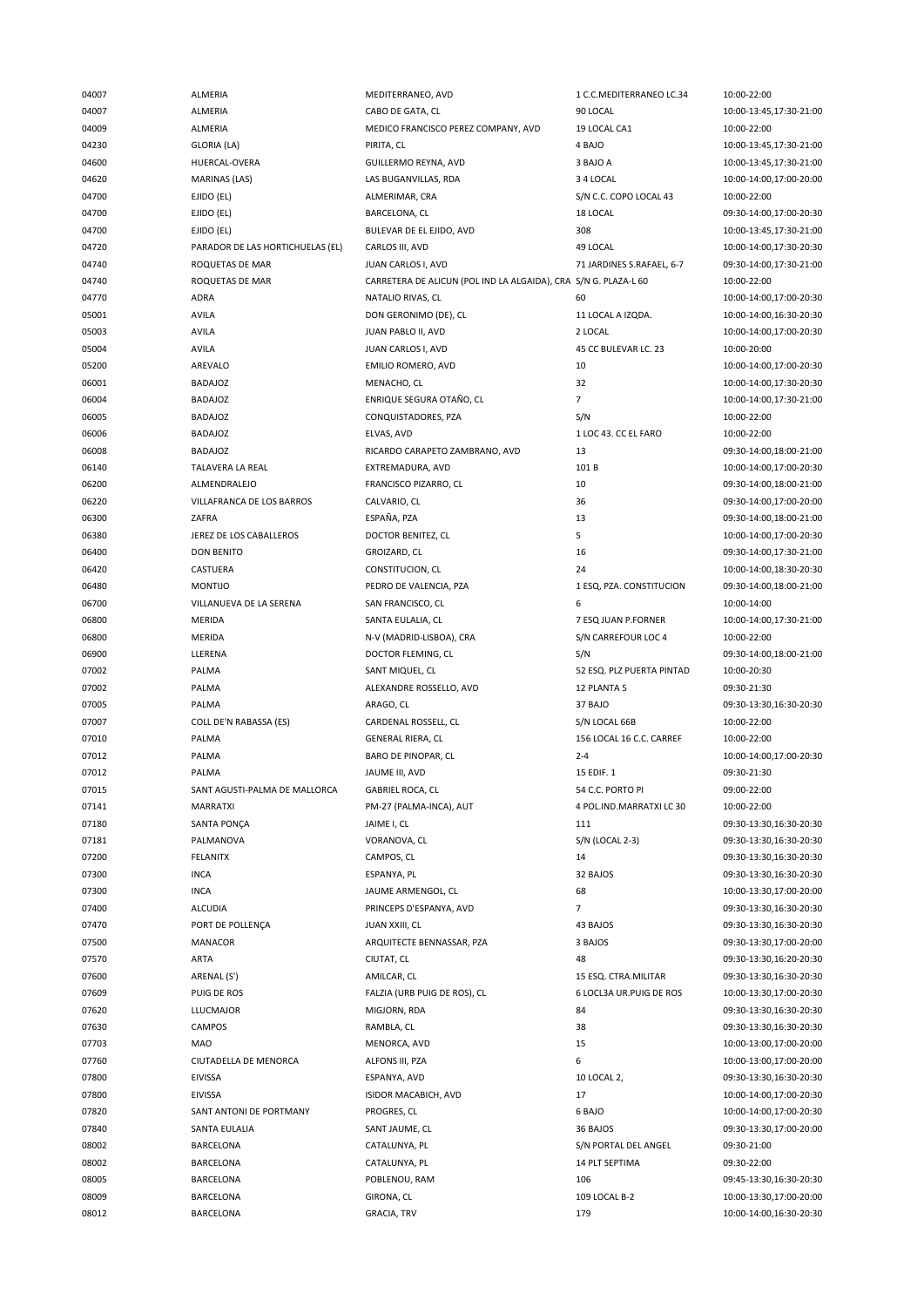08015 BARCELONA CORTS CATALANES, GV 373 385 C.C.LAS ARENAS S13 10:00-22:00 08015 BARCELONA TAMARIT, CL 140 10:00-14:00,17:00-20:30 08016 BARCELONA JULIA, V 48 LOCAL 2 10:00-14:00,17:00-20:30 08016 BARCELONA FABRA I PUIG, PSO 175 175 10:00-14:00,17:00-20:30 08018 BARCELONA DIAGONAL, AVD 208 B-27 10:00-22:00 08019 BARCELONA DIAGONAL, AVD 3 DIAGONAL MAR-L2340 R2 09:30-22:00 08020 BARCELONA GUIPUSCOA, RAM 97 10:00-14:00,17:00-20:30 08021 BARCELONA VIA AUGUSTA, CL 177 10:00-14:00,17:00-20:30 08021 BARCELONA DIAGONAL, AVD 570 10:00-20:30 08025 BARCELONA INDUSTRIA, CL 172 -174 10:00-13:30.17:00-20:00 08025 BARCELONA PI I MARGALL, CL 78 10:00-14:00,17:00-20:30 08026 BARCELONA ROGENT, CL 44 LOCAL 2 10:00-14:00,16:30-20:30 08027 BARCELONA MERIDIANA, AVD 267 269 10:00-13:30,16:30-20:00 08028 BARCELONA SANTS, CL 213 10:00-14:00,17:00-20:30 08028 BARCELONA DIAGONAL, AVD 617 SEGUNDA PLANTA 09:30-22:00 08030 BARCELONA MALATS, CL 2 09:45-13:30,16:30-20:30 08030 BARCELONA CIUTAT D'ASUNCION, CL S/N C.C (LA MAQUINISTA)C-7 09:30-22:00 08032 BARCELONA MARAGALL, PSO 397 10:00-14:00,17:00-20:30 08036 BARCELONA VILLARROEL, CL 172 -174 LOCAL 3 10:00-14:00,16:30-20:30 08037 BARCELONA SANT JOAN, PSO 197 TIENDA 10:00-13:30,16:30-20:30 08100 MOLLET DEL VALLES JAUME I, AVD 53 BAJO 10:00-13:30,17:00-20:00 08110 MONTCADA I REIXAC MAJOR, CL 13 BAJOS 10:00-13:30,17:00-20:00 08120 LLAGOSTA (LA) ESTACIO, CL 6 LOCAL 2 10:00-13:30,17:00-20:00 08130 SANTA PERPETUA DE MOGODA FLORIDA, PSO 31 09:45-13:30,16:30-20:30 08150 PARETS DEL VALLES (DISEMINADO) CATALUNYA, AVD 91 BAJOS 10:00-14:00,17:00-20:30 08172 SANT CUGAT DEL VALLES SANTIAGO RUSIÑOL, CL 35 10:00-13:30,17:00-20:00 08174 SANT CUGAT DEL VALLES RUBI, CRA 1 C.C. SANT CUGAT 09:30-22:00 08191 RUBI FRANCESC MACIA, PSO 41 LOCAL 10:00-13:30,17:00-20:00 08192 SANT QUIRZE DEL VALLES A-18 (TERRASA), AUT S/N L-22 SALIDA SABADELL N 10:00-22:00 08201 SABADELL RAMBLA, CL 188 10:00-13:30,17:00-20:00 08202 SABADELL RAMBLA, CL 25 10:00-14:00,17:00-20:30 08207 SABADELL MATADEPERA, AVD 19 10:00-13:30,17:00-20:30 08208 SABADELL FRANCESC MACIA, AVD 58 -60 PLANTA CUARTA 09:30-22:00 08210 BARBERA DEL VALLES DOCTOR MORAGAS, PJE 187-BAJ 10:00-13:30,17:00-20:30 08210 BARBERA DEL VALLES NACIONAL CIENTO CINCUENTA, CRA 6,7 CC BARICENTRO-A171-A 10:00-13:30,17:00-20:00 08221 TERRASSA EGARA, RAM 142 10:00-13:30,17:00-20:30 08221 TERRASSA CREMAT, CL 3 10:00-14:00,17:00-20:30 08225 TERRASSA SABADELL, CL 17 A-18-KM 17,8 09:30-22:00 08227 TERRASSA VALLES, AVD 484 L 17 (GALERIA EROSKI) 09:30-22:00 08242 MANRESA PERE III, PSO 48 10:00-13:30,16:30-20:00 08242 MANRESA BASES DE MANRESA, AVD 48 -50 09:00-14:00,16:00-20:30 08242 MANRESA PERE III, PSO 21 10:00-14:00,17:00-20:30 08243 MANRESA MANRESA ALVAR AALTO, CL S/N S/N 09:00-21:30 08290 CERDANYOLA DEL VALLES SANT MARTI, CL 1 BAJOS 10:00-13:30,17:00-20:00 08291 RIPOLLET SANT ESTEVE, RAM 9-11 99-11 10:00-13:30,17:00-20:00 08292 ESPARREGUERA FRANCESC MACIA, AVD 34 BAJO 10:00-13:30,17:00-20:30 08302 MATARO RIERA, LUG 81 10:00-14:00,17:00-20:30 08302 MATARO RAMBLA, CL 30 10:00-14:00,17:00-20:30 08304 MATARO ESTRASBURG, CL 5 MATARÓ PARC - LC.34 09:30-22:00 08320 MASNOU (EL) FLOS I CALCAT, CL 10 LOCAL 2 10:00-13:30,16:30-20:00 08330 PREMIA DE MAR GRAN VIA DE LLUIS COMPANYS, CL 168 LOCAL 10:00-14:00,17:00-20:30 08340 VILASSAR DE MAR MONTEVIDEO, AVD 53 10:00-13:30,16:30-20:30 08349 CABRERA DE MAR NACIONAL MADRID-FRANCIA, CRA S/N CARREFOUR LC.22 09:00-21:30 08350 ARENYS DE MAR RIERA DEL PARE FITA, CL 7-9 79 10:00-14:00,17:00-20:30 08370 CALELLA ESGLESIA, CL 152 10:00-14:00,17:00-20:30 08380 MALGRAT DE MAR MAR, CL 2, LOCAL 1 10:00-14:00,17:00-20:30 08397 PINEDA DE MAR MELIAS, PL 27 10:00-14:00,17:00-20:30 08398 SANTA SUSANNA NACIONAL II, CRA 673 KM CENTRE STA SUSANNA 09:30-21:30 08400 GRANOLLERS JOAN PRIM, AVD 2 10:00-14:00,17:00-20:30 08401 GRANOLLERS JAUME BALMES, CL 20 BAJO 10:00-13:30,17:00-20:00 08470 SANT CELONI SANT COLZINELLES, CRA 4 CC ALTRIUM LOCAL B03 10:00-14:00,17:00-20:30 08500 VIC ESTACIO, PL 8 10:00-14:00,16:30-20:30 08500 VIC CARME, RAM 15 09:30-13:30,16:30-20:30 08500 VIC JOAN PUIG, PST 2 10:00-14:00,17:00-20:30 08560 MANLLEU CAVALLERIA, LUG 3 LOCAL 1 10:00-13:30.17:00-20:00 08600 BERGA-CIUTAT INDUSTRIA, PSO 50 LOCAL B 10:00-13:30,16:30-20:00

08012 BARCELONA GRAN DE GRACIA, CL 139 -151 10:00-14:00,17:00-20:30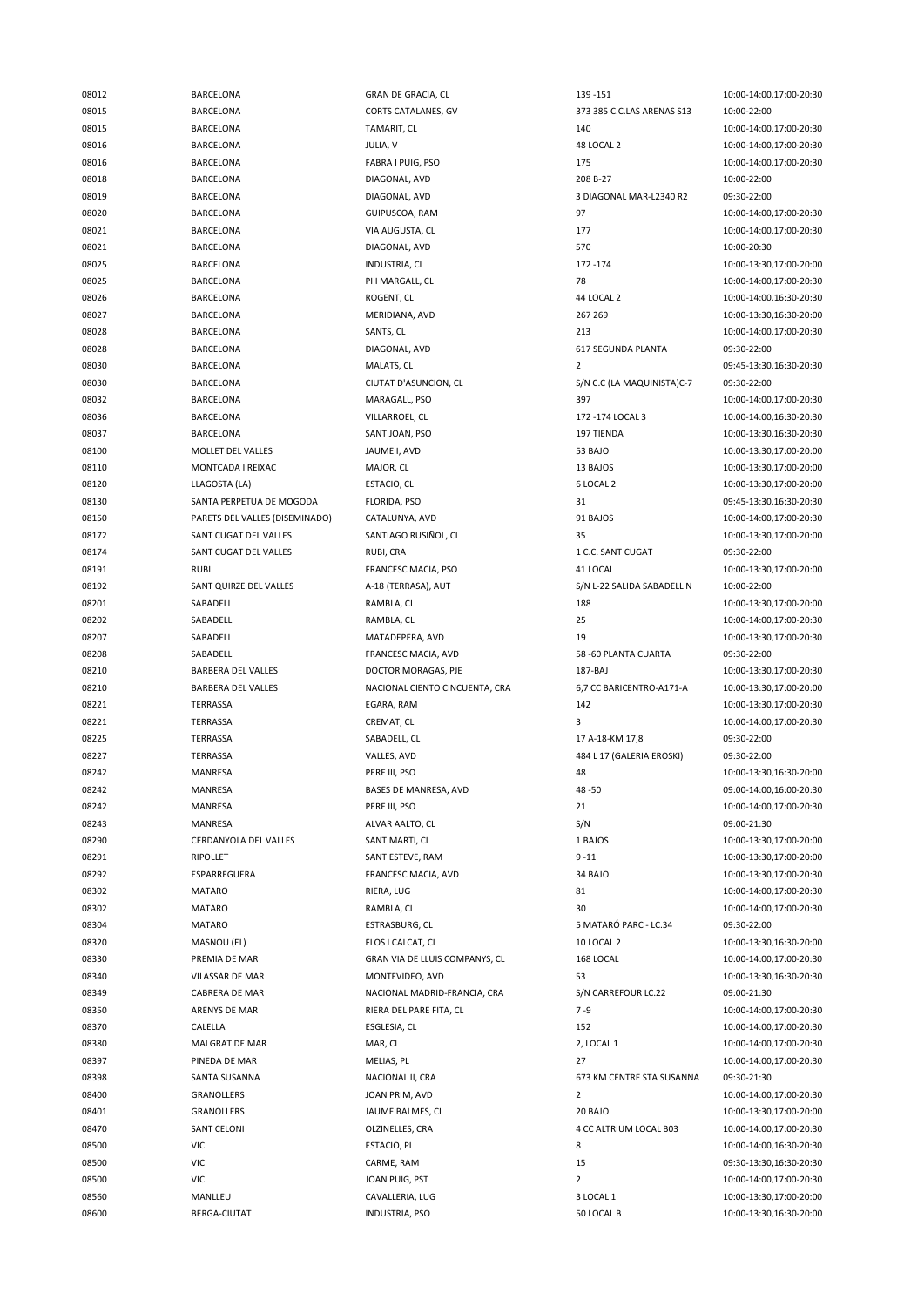| 08620 | SANT VICENÇ DELS HORTS        | SANT BOI, CRA                                   | 63 C.VAILET LOC.22                                     | 10:00-17:00             |
|-------|-------------------------------|-------------------------------------------------|--------------------------------------------------------|-------------------------|
| 08630 | POLIGON BARCELONES            | HOSTAL DEL PI (POL BARCELONES), CL              | 4 C.MONTSERRAT-PL BAJO                                 | 10:00-17:00             |
| 08640 | OLESA DE MONTSERRAT           | PROGRES, PSO                                    | $\overline{7}$                                         | 10:00-13:30,17:00-20:30 |
| 08700 | <b>IGUALADA</b>               | SANT ISIDRE, RAM                                | 18                                                     | 10:00-14:00,16:30-20:30 |
| 08700 | <b>IGUALADA</b>               | MOSSEN JACINT VERDAGUER, PSO                    | <b>135 BAJO</b>                                        | 09:30-13:30,17:00-20:30 |
| 08700 | <b>IGUALADA</b>               | <b>VERDAGUER, PSO</b>                           | 106                                                    | 10:00-13:30,16:30-20:00 |
| 08720 | VILAFRANCA DEL PENEDES        | VILA, PL                                        | 5                                                      | 10:00-13:30,17:00-20:00 |
| 08740 | SANT ANDREU DE LA BARCA       | ESPORT, PZA                                     | 32 LOCAL 2                                             | 10:00-14:00,17:00-20:30 |
| 08750 | MOLINS DE REI                 | VERGE DEL PILAR, CL                             | $\overline{2}$                                         | 10:00-14:00,17:00-20:30 |
|       |                               |                                                 |                                                        |                         |
| 08760 | MARTORELL                     | JOSEP PLA, CL                                   | 12                                                     | 10:00-13:30,17:00-20:30 |
| 08800 | VILANOVA I LA GELTRU          | FRANCESC MACIA, AVD                             | 63                                                     | 10:00-14:00,16:00-20:00 |
| 08800 | VILANOVA I LA GELTRU          | PRINCIPAL, RAM                                  | 31                                                     | 09:30-21:30             |
| 08800 | VILANOVA I LA GELTRU          | C-31 (CUBELLES), CRA                            | 38                                                     | 10:00-14:00,17:00-20:30 |
| 08820 | PRAT DE LLOBREGAT (EL)        | VERGE DE MONTSERRAT, AVD                        | 101 A94                                                | 10:00-14:00,17:00-20:30 |
| 08830 | SANT BOI DE LLOBREGAT         | MARINA, AVD                                     | S/N ALCAMPO ST.BOI LC.17                               | 10:00-20:00             |
| 08830 | SANT BOI DE LLOBREGAT         | SANT RAMON, RDA                                 | 92                                                     | 10:00-14:00,17:00-20:30 |
| 08840 | VILADECANS                    | SEGLE XXI (POL IND CAN CALDERON), AVD           | 6 LC-14B - VILAMARINA                                  | 10:00-22:00             |
| 08850 | GAVA                          | SETGE DELS MARTIRS MIL SET-CENTS CATORZE, CL 28 |                                                        | 10:00-14:00,17:00-20:30 |
| 08850 | GAVA                          | PROGRES, CL                                     | 69 C.C. BARNASUD C73                                   | 09:00-21:30             |
| 08860 | CASTELLDEFELS                 | CANAL OLIMPIC, AVD                              | S/N C.C. L'ANEC BLAU                                   | 10:00-22:00             |
| 08860 | CASTELLDEFELS                 | ESGLESIA, CL                                    | 24 LOCAL 4                                             | 10:00-14:00,17:00-20:30 |
| 08870 | <b>SITGES</b>                 | SANT FRANCESC, CL                               | $\mathbf{1}$                                           | 10:00-13:30,17:00-20:00 |
| 08901 | HOSPITALET DE LLOBREGAT (L')  | AJUNTAMENT, PL                                  | 29                                                     | 10:00-13:30,17:00-20:00 |
| 08901 |                               | JOSEP TARRADELLA I JOAN, AVD                    | S/N CC LA FARGA B18                                    | 09:30-21:30             |
|       | HOSPITALET DE LLOBREGAT (L')  |                                                 |                                                        |                         |
| 08903 | HOSPITALET DE LLOBREGAT (L')  | COLLBLANC, CRA                                  | 32                                                     | 10:00-14:00,17:00-20:30 |
| 08908 | HOSPITALET DE LLOBREGAT (L')  | LITERATURA, CL                                  | 1-3 A91 C.C.GRAN VIA II                                | 10:00-20:00             |
| 08911 | <b>BADALONA</b>               | MAR, CL                                         | 62                                                     | 10:00-14:00,17:00-20:30 |
| 08915 | <b>BADALONA</b>               | CONCORDIA, CL                                   | 1 C.C.MAGIC BADALONA B44                               | 09:30-22:00             |
| 08922 | SANTA COLOMA DE GRAMENET      | SANT SEBASTIA, RAM                              | 16                                                     | 10:00-14:00,17:00-20:30 |
| 08930 | SANT ADRIA DE BESOS           | CATALUNYA, AVD                                  | 46                                                     | 09:45-13:30,16:30-20:30 |
| 08940 | CORNELLA DE LLOBREGAT         | BAIX LLOBREGAT, AVD                             | S/N                                                    | 09:30-22:00             |
| 08940 | CORNELLA DE LLOBREGAT         | COSTA BRAVA, CL                                 | 14                                                     | 10:00-14:00,17:00-20:30 |
| 08940 | ALMEDA MERCADER               | SALVADOR DALI, CL                               | 15 -19 PLT BAJA                                        | 09:30-22:00             |
| 08950 | <b>ESPLUGUES DE LLOBREGAT</b> | LAUREA MIRO, CL                                 | 4 LOC.P1-24                                            | 09:30-22:00             |
| 08980 | SANT FELIU DE LLOBREGAT       | MONTEJURRA, AVD                                 | $15 - 17$                                              | 10:00-14:00,17:00-20:30 |
| 09002 | <b>BURGOS</b>                 | SAN PABLO, CL                                   | $\overline{7}$                                         | 10:00-14:00,17:30-20:30 |
| 09003 | <b>BURGOS</b>                 | MAYOR, PZA                                      | 10                                                     | 10:00-14:00,17:30-20:30 |
| 09005 | <b>BURGOS</b>                 | REYES CATOLICOS, AVD                            | 9                                                      | 10:00-14:00,17:00-20:30 |
| 09006 | <b>BURGOS</b>                 | SANTANDER, CRA                                  | S/N                                                    | 10:00-14:00,16:00-21:00 |
| 09006 | <b>BURGOS</b>                 | CASTILLA Y LEON, AVD                            | 22 C.C. PLT.BJ                                         | 10:00-21:30             |
| 09007 | <b>BURGOS</b>                 | FRANCISCO GRANDMONTAGNE, CL                     | 18                                                     | 10:00-14:00,17:30-20:30 |
|       |                               |                                                 |                                                        |                         |
| 09200 | MIRANDA DE EBRO               | SAN AGUSTIN, CL                                 | 1 ESQ. C ESTACION                                      | 10:00-14:00,16:30-20:30 |
| 09400 | ARANDA DE DUERO               | ISILLA, CL                                      | 21                                                     | 10:00-14:30,17:30-21:00 |
| 09500 | MEDINA DE POMAR               | SANTANDER, AVD                                  | 1 BAJO                                                 | 10:00-14:00,16:30-20:30 |
| 10001 | CACERES                       | SANCHEZ MANZANO, CL                             | 9                                                      | 09:30-14:00,18:00-21:00 |
| 10002 | CACERES                       | VIRGEN DE LA MONTAÑA, AVD                       | $\mathbf{1}$                                           | 10:00-14:00,17:30-21:00 |
| 10005 | CACERES                       | LONDRES, CL                                     | S/N C.RUTA PLATA LOCAL                                 | 10:00-22:00             |
| 10300 | NAVALMORAL DE LA MATA         | ANTONIO CONCHA, CL                              | 35                                                     | 10:00-14:00,17:30-21:00 |
| 10500 | VALENCIA DE ALCANTARA         | DUQUESA DE LA VICTORIA, CL                      | 4                                                      | 10:00-14:00,17:30-21:00 |
| 10600 | PLASENCIA                     | SOL, CL                                         | 6 LOCAL 3                                              | 10:00-14:00,17:30-21:00 |
| 10800 | CORIA                         | VIRGEN DE ARGEME, AVD                           | 5                                                      | 10:00-14:00,17:00-20:00 |
| 11001 | CADIZ                         | ANCHA, CL                                       | 22                                                     | 10:00-14:00,17:30-21:00 |
| 11010 | CADIZ                         | CAYETANO DEL TORO, AVD                          | $\mathbf{1}$                                           | 10:00-14:00,17:30-21:00 |
| 11012 | CADIZ                         | LAS CORTES DE CADIZ, AVD                        | $\mathbf{1}$                                           | 10:00-22:00             |
| 11100 | <b>SAN FERNANDO</b>           | SAN RAFAEL, CL                                  | 11 ESQ MAESTRO PORTELA                                 | 10:00-13:45,18:00-20:00 |
| 11100 | SAN FERNANDO                  | <b>BAHIA SUR, CHA</b>                           | S/N C.C.BAH SUR LOCAL 1006                             | 10:00-22:00             |
| 11130 | CHICLANA DE LA FRONTERA       | DE LA PLAZA, CL                                 | 26 LC 2                                                | 10:00-14:00,18:00-20:00 |
|       |                               |                                                 |                                                        |                         |
| 11140 | CONIL DE LA FRONTERA          | LAGUNA, CL                                      | 15                                                     | 10:00-13:45,18:00-20:00 |
| 11160 | BARBATE                       | ANDALUCIA, AVD                                  | 4                                                      | 10:00-13:45,18:00-20:00 |
| 11201 | <b>ALGECIRAS</b>              | REGINO MARTINEZ, CL                             | 34 EDIF MENFIS LOC 1                                   | 10:00-13:45,18:00-20:00 |
| 11203 | ALGECIRAS                     | VIRGEN DE LA PALMA, AVD                         | PROLONG CC PUERTA EUROPA L B4: 10:00-14:00,17:00-21:00 |                         |
| 11300 | LINEA DE LA CONCEPCION (LA)   | REAL, CL                                        | 31 LOCAL                                               | 10:00-13:45,18:00-20:00 |
| 11311 | PUEBLO NUEVO                  | SIERRA BERMEJA, CL                              | 63 BAJO                                                | 10:00-13:45,17:30-19:30 |
|       |                               |                                                 |                                                        |                         |
| 11380 | TARIFA                        | ANDALUCIA, AVD                                  | 18 A                                                   | 10:00-13:45,18:00-20:00 |
| 11402 | JEREZ DE LA FRONTERA          | LARGA, CL                                       | 5                                                      | 10:00-14:00,17:30-21:00 |
| 11405 | JEREZ DE LA FRONTERA          | EUROPA, AVD                                     | S/N LOCAL 023 PLT UNICA                                | 10:00-22:00             |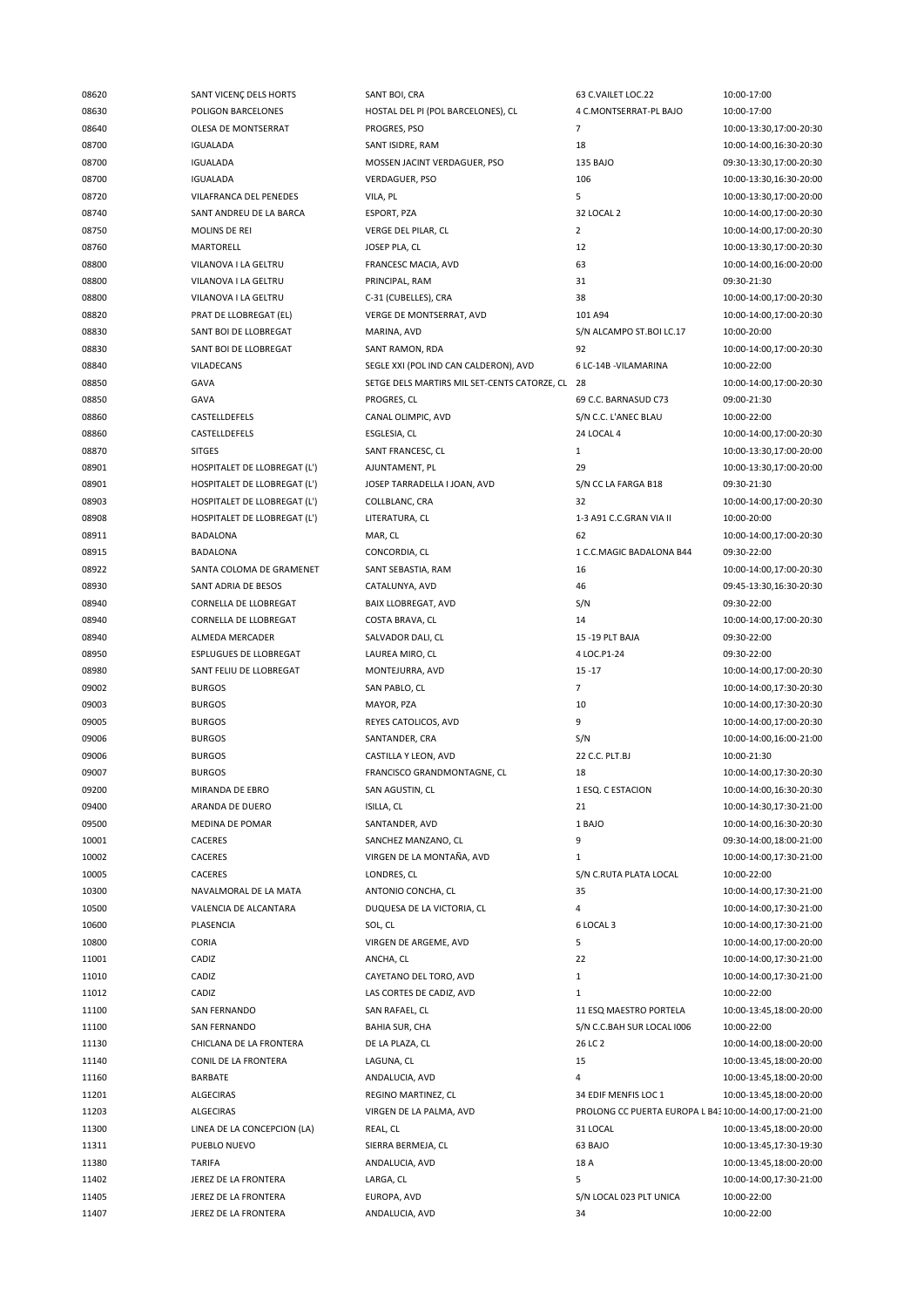| 11408 | JEREZ DE LA FRONTERA               | CENTRO COMERCIAL AREA SUR, CL         | 639 LC. B25                | 10:00-22:00             |
|-------|------------------------------------|---------------------------------------|----------------------------|-------------------------|
| 11500 | PUERTO DE SANTA MARIA (EL)         | A-4 (MADRID-CADIZ), CRA               | S/N KM 653 CC EL PASEO B35 | 10:00-22:00             |
| 11510 | PUERTO REAL                        | PLAZA, CL                             | 111                        | 10:00-14:00,17:30-21:00 |
| 11520 | <b>ROTA</b>                        | MARIA AUXILIADORA, AVD                | 25                         | 10:00-14:00,17:30-21:00 |
| 11540 | SANLUCAR DE BARRAMEDA              | ANCHA, CL                             | 10 LOCAL BAJO              | 10:00-13:45,18:00-20:00 |
| 11550 | <b>CHIPIONA</b>                    | MIGUEL DE CERVANTES, CL               | 16                         | 10:00-13:45,18:00-20:00 |
| 11630 | ARCOS DE LA FRONTERA               | DEBAJO DEL CORRAL, CL                 | 13                         | 10:00-14:00,18:00-20:00 |
| 12001 | CASTELLON DE LA PLANA (DISEMINADO) | RUIZ ZORRILLA, CL                     | $4 - 6$                    | 10:00-20:30             |
| 12003 | CASTELLON DE LA PLANA (DISEMINADO) | MAR, AVD                              | S/N CARREFOUR LOCAL L-10   | 10:00-14:00,17:00-20:30 |
| 12004 | CASTELLON                          | NACIONAL TRESCIENTOS CUARENTA, CRA    | 64 SALERA -C 19 B-C        | 10:00-22:00             |
| 12006 | CASTELLON DE LA PLANA (DISEMINADO) | MORELLA, PSO                          | $\mathbf{1}$               | 10:00-17:00             |
| 12200 | ONDA                               | PAIS VALENCIA, AVD                    | 92                         | 10:00-14:00,17:00-20:30 |
| 12400 | SEGORBE                            | GENERAL GIMENEZ SALAS, PZA            | 4                          | 10:00-14:00,17:00-20:30 |
| 12500 | <b>VINAROS</b>                     | SAN VICENTE, CL                       | 16 18                      | 10:00-14:00             |
| 12530 | <b>BURRIANA</b>                    | CARDENAL VTE ENRIQUE TARANCON, CL     | 32 ESQ. JAIME CHICHARRO    | 10:00-14:00,17:00-20:30 |
| 12540 | VILA-REAL                          | BAYARRI, PZA                          | 9 ESQ. SAN ROQUE           | 10:00-14:00,17:00-20:30 |
| 12580 | <b>BENICARLO</b>                   | GERMANS DE LES ESCOLES CRISTIANES, CL | 10 BAJO                    | 10:00-14:00,17:30-20:30 |
| 12600 | VALL D'UIXO (LA)                   | ESPAÑA, AVD                           | 19                         | 10:00-14:00,17:00-20:30 |
| 13001 | <b>CIUDAD REAL</b>                 | FERIA, CL                             | 4                          | 10:00-14:00,17:30-20:30 |
| 13003 | <b>CIUDAD REAL</b>                 | TOLEDO, CL                            | 25                         | 10:00-14:00,17:00-20:00 |
| 13004 | <b>CIUDAD REAL</b>                 | MATA LA, CL                           | $\overline{2}$             | 10:00-14:00,17:00-20:30 |
| 13005 | <b>CIUDAD REAL</b>                 | EUROPA, AVD                           | 34 LOCAL 38-C.C.EL PARQUE  | 10:00-22:00             |
| 13200 | <b>MANZANARES</b>                  | PADRES CAPUCHINOS, CL                 | 6                          | 10:00-14:00,17:00-20:00 |
| 13250 | DAIMIEL                            | MONESCILLO, CL                        | 8                          | 10:00-14:00,17:30-20:30 |
| 13270 | ALMAGRO                            | FERIA, CL                             | 3                          | 10:00-14:00             |
| 13300 | VALDEPEÑAS                         | REAL, CL                              | 60                         | 10:00-14:00,17:00-20:00 |
| 13400 | <b>ALMADEN</b>                     | MAYOR, CL                             | 5                          | 10:00-14:30,17:30-20:30 |
| 13500 | PUERTOLLANO                        | DOCTOR FLEMING, PZA                   | 2 LOCAL                    | 10:00-14:00,17:30-20:30 |
| 13500 | PUERTOLLANO                        | SAN GREGORIO, PSO                     | 55                         | 10:00-14:00,17:00-20:00 |
| 13600 | ALCAZAR DE SAN JUAN                | HERENCIA, CRA                         | S/N C.C.CARREFOUR          | 10:00-14:00,17:00-20:00 |
| 13600 | ALCAZAR DE SAN JUAN                | EMILIO CASTELAR, CL                   | 22 LOCAL                   | 10:00-13:30,17:30-20:00 |
| 13700 | <b>TOMELLOSO</b>                   | GALILEO, CL                           | $\mathbf{1}$               | 10:00-14:00,17:30-20:30 |
| 14001 | CORDOBA                            | TEJARES, RDA                          | 8                          | 10:00-14:00,17:30-20:30 |
| 14001 | CORDOBA                            | TEJARES, RDA                          | 30                         | 10:00-22:00             |
| 14002 | CORDOBA                            | TENDILLAS, PZA                        | 6                          | 10:00-14:00,17:30-21:00 |
| 14005 | CORDOBA                            | GUERRITA, AVD                         | 24 BAJO                    | 10:00-14:00,18:00-21:00 |
| 14005 | CORDOBA                            | ALCALDE SANZ NOGUER, CL               | $\overline{7}$             | 10:00-14:00,18:00-21:00 |
| 14008 | CORDOBA                            | <b>GRAN CAPITAN, AVD</b>              | 27                         | 10:00-14:00,17:30-21:00 |
| 14010 | CORDOBA                            | ARCANGEL, AVD                         | 1 LOCAL A02 CENTRO COMER   | 10:00-14:00,17:00-21:00 |
| 14011 | CORDOBA                            | TRASSIERRA, CRA                       | S/N                        | 10:00-22:00             |
| 14012 | CORDOBA                            | POETA EMILIO PRADOS, CL               | S/N CC LA SIERRA - LC 18   | 10:00-22:00             |
| 14014 | CORDOBA                            | CARLOS III, AVD                       | 27 LOCAL                   | 10:00-14:00,17:00-20:00 |
| 14200 | PEÑARROYA-PUEBLONUEVO              | SANTA BARBARA, PZA                    | 21 LOCAL DERECHO           | 10:00-14:00,18:00-21:00 |
| 14400 | POZOBLANCO                         | VILLANUEVA DE CORDOBA, AVD            | 40                         | 10:00-14:00,18:00-21:00 |
| 14500 | <b>PUENTE GENIL</b>                | MANUEL REINA, AVD                     | 49 LOCAL 1                 | 10:00-14:00,17:30-20:30 |
| 14550 | <b>MONTILLA</b>                    | ANDALUCIA, AVD                        | 52                         | 10:00-14:00,17:30-20:30 |
| 14700 | PALMA DEL RIO                      | PAZ, AVD                              | 1 BAJOS                    | 10:00-14:00,18:00-21:00 |
| 14800 | PRIEGO DE CORDOBA                  | CARRERA DE LAS MONJAS, CL             | 43                         | 10:00-14:00,18:00-21:00 |
| 14850 | <b>BAENA</b>                       | MAESTRO LEIVA REPISO, CL              | 1 ESQ. AVD. CERVANTES      | 10:00-14:00,18:00-21:00 |
| 14900 | LUCENA                             | NUEVA, PZA                            | 22 BAJOS                   | 10:00-14:00,18:00-21:00 |
| 14940 | CABRA                              | REDONDO MARQUES, CL                   | 15 BAJO                    | 10:00-14:00,18:00-21:00 |
| 15003 | CORUÑA (A)                         | PONTEVEDRA, PRA                       | 12                         | 09:30-20:30             |
| 15006 | CORUÑA (A)                         | RAMON Y CAJAL, CL                     | 57-59 PLT QUINTA           | 13:00-20:00             |
| 15006 | CORUÑA (A)                         | RAMON Y CAJAL, CL                     | 38 BAJO                    | 10:00-14:00,16:30-21:00 |
| 15007 | CORUÑA (A)                         | ALCALDE ALFONSO MOLINA, AVD           | 22                         | 10:00-22:00             |
| 15008 | CORUÑA (A)                         | AGRA DOS MALLOS, LUG                  | S/N POLG. IND GRELA        | 13:00-20:00             |
| 15008 | CORUÑA (A)                         | BAÑOS DE ARTEIXO, EST                 | S/N C.C.MARINEDA, LOCAL 54 | 10:00-22:00             |
| 15010 | CORUÑA (A)                         | BARCELONA, CL                         | 38 BAJO 4                  | 10:00-14:00,16:30-21:00 |
| 15100 | CARBALLO                           | VAZQUEZ DE PARGA, TRV                 | $\overline{7}$             | 10:00-14:00,16:30-20:30 |
| 15100 | CARBALLO                           | CORUÑA, CL                            | 3 BAJO C                   | 10:00-14:00,16:30-20:30 |
| 15142 | ARTEIXO                            | FINISTERRE, AVD                       | 173                        | 10:00-13:30,16:30-20:00 |
| 15147 | CAPELAN                            | O CAPELAN (OCA), LUG                  | 5                          | 10:00-22:00             |
| 15160 | SADA                               | BARRIE DE LA MAZA, AVD                | 22 BAJO                    | 10:00-14:00,16:30-19:30 |
| 15200 | <b>NOIA</b>                        | CURRO, CL                             | 2 BAJO                     | 10:30-13:30,16:30-20:30 |
| 15220 | <b>BERTAMIRANS</b>                 | AMENEIRAL, CL                         | 10                         | 10:00-14:00,17:00-20:30 |
| 15270 | CEE                                | DOMINGO ANTONIO DE ANDRADE, CL        | 4 BAJO                     | 10:00-14:00,16:30-20:30 |
| 15300 | <b>BETANZOS</b>                    | JESUS GARCIA NAVEIRA, AVD             | 20 - 22 LOCAL C            | 10:00-14:00,17:00-20:30 |
|       |                                    |                                       |                            |                         |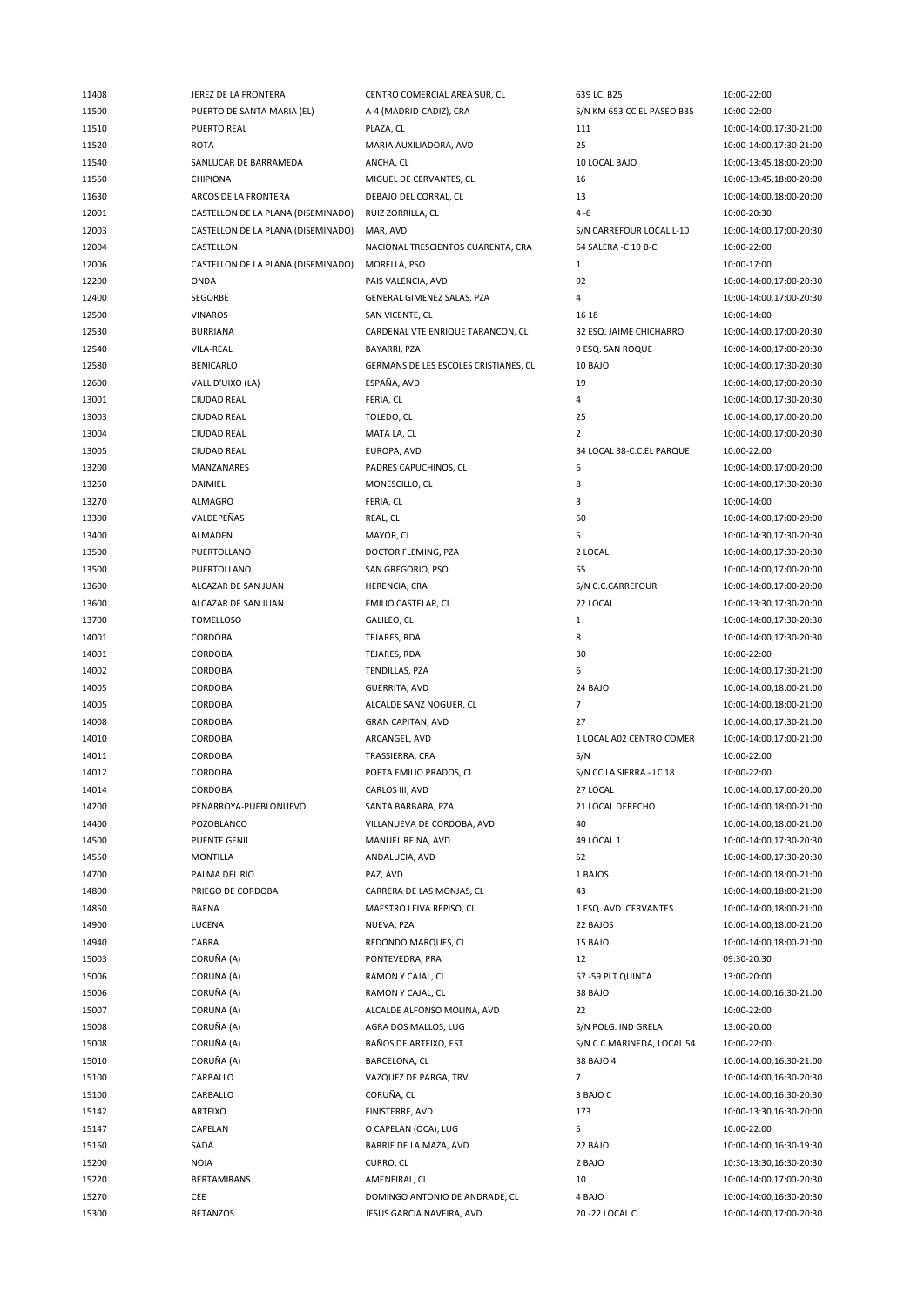| 15401 | <b>FERROL</b>           | MARIA, CL                   | 109 BAJO                     | 10:00-14:00,16:30-20:30 |
|-------|-------------------------|-----------------------------|------------------------------|-------------------------|
| 15404 | <b>FERROL</b>           | GANDARA, CRA                | S/N POLG. IND. GANDARA       | 10:00-22:00             |
| 15500 | <b>FENE</b>             | MARQUES DE FIGUEROA, AVD    | 21 BAJO                      | 10:00-13:30,16:30-20:30 |
| 15570 | <b>NARON</b>            | CRTA. DE CASTILLA, CRA      | 224-226 CC NARON - LOCAL 206 | 09:30-13:30,16:30-20:30 |
| 15570 | <b>NARON</b>            | GANDARA, POL                | S/N CC DOLCEVITA ODEON L79   | 10:00-22:00             |
| 15680 | ORDES                   | ALFONSO SENRA, CL           | 99                           | 09:00-14:00,16:30-20:30 |
| 15701 | SANTIAGO DE COMPOSTELA  | XENERAL PARDIÑAS, CL        | 1 BAJO                       | 10:00-13:30,16:30-20:00 |
| 15701 | SANTIAGO DE COMPOSTELA  | DOUTOR PUENTE CASTRO, PZA   | 5                            | 10:00-14:00,16:30-20:30 |
|       |                         |                             | 50 BAJA                      |                         |
| 15702 | SANTIAGO DE COMPOSTELA  | RESTOLLAL, CL               |                              | 10:00-22:00             |
| 15703 | SANTIAGO DE COMPOSTELA  | CAMIÑO FRANCES, AVD         | S/N LOCAL 026-AS CANCELAS    | 10:00-22:00             |
| 15800 | <b>MELIDE</b>           | SAN PEDRO, CL               | 20 BAJO                      | 10:00-13:30,16:30-20:30 |
| 15895 | MILLADOIRO (O)          | PORTO, TRV                  | S/N CC.NOVOMILLADOIRO 12B    | 10:30-13:30,17:00-21:00 |
| 15900 | PADRON                  | PONTECESURES, AVD           | 3 BAJO                       | 10:00-14:00,16:30-20:30 |
| 15930 | <b>BOIRO</b>            | DOCTOR SANTOS MIEITES, CL   | 17 BAJO                      | 10:00-13:30,16:30-20:00 |
| 15940 | POBRA DO CARAMIÑAL      | UNION, CL                   | 12 BAJO                      | 10:00-14:00,17:00-20:30 |
| 15960 | SANTA UXIA DE RIBEIRA   | MARIÑO DE RIVERA, CL        | 4 BAJO                       | 10:30-13:30,16:30-20:00 |
| 15960 | RIBEIRA                 | MALECON, CL                 | <b>16 EDIFICIO GALIANO</b>   | 10:00-14:00,16:30-20:30 |
| 16004 | <b>CUENCA</b>           | HERMANOS BECERRIL, CL       | 30 LOCAL                     | 10:00-14:00,17:30-20:30 |
| 16004 | <b>CUENCA</b>           | MEDITERRANEO, AVD           | S/N C EL MIRADOR LOCAL B61   | 10:00-20:00             |
| 16004 | <b>CUENCA</b>           | CERVANTES, CL               | $\overline{2}$               | 10:00-14:00,17:00-20:30 |
| 16200 | MOTILLA DEL PALANCAR    | RIATO, AVD                  | 86 LOCAL 2                   | 10:00-14:00,17:30-20:30 |
| 16400 | TARANCON                | MIGUEL DE CERVANTES, AVD    | 25 LOCAL 1                   | 10:00-14:00,17:00-20:00 |
| 17001 | <b>GIRONA</b>           | GRAN VIA DE JAUME I, CL     | 70                           | 10:00-14:00,17:00-20:30 |
| 17002 | <b>GIRONA</b>           | CREU, CL                    | 44                           | 09:30-13:30,16:30-20:00 |
| 17100 | BISBAL D'EMPORDA (LA)   | VOLTES, AVD                 | 17-18 LOCAL 2                | 10:00-13:30,16:30-20:30 |
|       | SALT                    |                             | S/N LOC10 CC ESPAISGIRONES   | 09:30-22:00             |
| 17190 |                         | CARLINS, CAM                |                              |                         |
| 17200 | PALAFRUGELL             | CAMP D'EN PRATS, PL         | S/N                          | 10:00-14:00,17:00-20:30 |
| 17220 | SANT FELIU DE GUIXOLS   | JULI GARRETA, AVD           | 2 BAJO                       | 09:45-13:30,16:30-20:30 |
| 17230 | SANT JOAN DE PALAMOS    | CATALUNYA, AVD              | 27 BAJO                      | 10:00-13:30,16:30-20:00 |
| 17250 | PLATJA D'ARO            | CASTELL D'ARO, AVD          | $\mathbf{1}$                 | 10:00-14:00,17:00-20:30 |
| 17257 | TORROELLA DE MONTGRI    | CATALUNYA, CL               | 70                           | 10:00-13:30,16:30-20:30 |
| 17300 | <b>BLANES</b>           | MURALLA, CL                 | 19 BAJOS                     | 10:00-14:00,17:00-20:30 |
| 17310 | <b>LLORET DE MAR</b>    | VILA DE BLANES, AVD         | $1\,$                        | 10:00-14:00,17:00-20:30 |
| 17430 | SANTA COLOMA DE FARNERS | PARE LLUIS RODES, CL        | 43                           | 10:00-13:30,16:30-17:30 |
| 17480 | <b>ROSES</b>            | PUIG ROM, PDA               | 96 BAJO                      | 10:00-13:30,16:30-20:30 |
| 17500 | <b>RIPOLL</b>           | ABAT OLIBA, PL              | $\overline{2}$               | 09:30-13:00,16:00-20:00 |
| 17520 | PUIGCERDA               | ALFONS I, CL                | 14                           | 10:00-13:30,16:30-20:00 |
| 17600 | <b>FIGUERES</b>         | MENDEZ NUÑEZ, CL            | 36 BIS                       | 10:00-13:30,16:30-20:30 |
| 17600 | <b>FIGUERES</b>         | PERALADA, CL                | 14                           | 10:00-14:00,17:00-20:30 |
| 17800 | OLOT                    | BLAY, PSO                   | 17                           | 09:30-13:00,16:00-20:00 |
| 17800 | OLOT                    | SANT RAFEL, CL              | 25                           | 10:00-13:30,16:30-20:30 |
| 17820 | BANYOLES                | MOSSEN JACINT VERDAGUER, CL | 1 BAJO                       | 10:00-13:30,16:00-20:00 |
| 18001 | GRANADA                 | SAN JUAN DE DIOS, CL        | 52 BAJO                      | 09:30-14:00,17:30-21:00 |
| 18003 | <b>GRANADA</b>          | ARABIAL, GTA                | 97                           | 10:00-22:00             |
| 18005 | <b>GRANADA</b>          | RECOGIDAS, CL               | 47                           | 10:00-14:00,17:30-21:00 |
|       |                         |                             |                              |                         |
| 18005 | GRANADA                 | SAN ANTON, CL               | 85                           | 10:00-14:00,17:30-21:00 |
| 18006 | GRANADA                 | FERNANDO DE LOS RIOS, AVD   | S/N CARREFOUR LOC 18         | 10:00-22:00             |
| 18006 | <b>GRANADA</b>          | AMERICA, AVD                | 44 ESQ.ANDRES SEGOVIA        | 09:45-13:30,17:30-21:00 |
| 18008 | GRANADA                 | LAGUNA DE CAMEROS, PSO      | 1 ESP 63 CC SERRALLO PL      | 10:00-14:00             |
| 18012 | GRANADA                 | RIBERA DEL BEIRO, CL        | 10                           | 10:00-14:00,17:00-20:30 |
| 18014 | <b>GRANADA</b>          | JUAN PABLO II, AVD          | 127 CC ALCAMPO LC.16         | 10:00-22:00             |
| 18100 | ARMILLA                 | HIPOCRATES, CL              | $\mathbf{1}$                 | 10:00-22:00             |
| 18110 | <b>GABIA GRANDE</b>     | REAL DE MALAGA, CL          | 28                           | 10:00-14:00,17:30-20:30 |
| 18140 | ZUBIA (LA)              | MADRID, AVD                 | 5                            | 09:45-13:30,17:30-21:00 |
| 18200 | MARACENA                | SANTA RITA, CL              | 2 ESQ. C/ HORNOS             | 10:00-14:00,17:30-20:30 |
| 18230 | ATARFE                  | ANDALUCIA, AVD              | 51                           | 10:00-14:00             |
| 18300 | LOJA                    | ANGELES, AVD                | 37                           | 10:00-14:00,17:30-20:30 |
| 18320 | SANTA FE                | CRISTOBAL COLON, CL         | $\overline{7}$               | 10:00-14:00,17:30-20:30 |
| 18500 | <b>GUADIX</b>           | MEDINA OLMOS, AVD           | 6                            | 10:00-14:00,17:30-21:00 |
| 18600 | <b>MOTRIL</b>           | NUEVA, CL                   | 28                           | 10:00-14:00,17:30-20:30 |
| 18600 | <b>MOTRIL</b>           | SALOBREÑA, AVD              | S/N LC 13-CC ALCAMPO         | 10:00-22:00             |
| 18680 | SALOBREÑA               | FEDERICO GARCIA LORCA, AVD  | 3                            | 09:45-13:30,17:30-21:00 |
|       |                         |                             |                              |                         |
| 18690 | ALMUÑECAR               | MADRID, PZA                 | 14                           | 10:00-13:45,17:30-21:00 |
| 18800 | BAZA                    | JOSE DE MORA, AVD           | 14                           | 10:00-14:00,17:30-21:00 |
| 19001 | GUADALAJARA             | MAYOR, CL                   | 33                           | 09:30-14:00,17:00-20:30 |
| 19002 | GUADALAJARA             | EDUARDO GUITIAN, AVD        | 13 -19 CFERIALLC-0.05PB      | 10:00-22:00             |
| 19002 | GUADALAJARA             | EDUARDO GUITIAN, AVD        | S/N                          | 13:00-20:00             |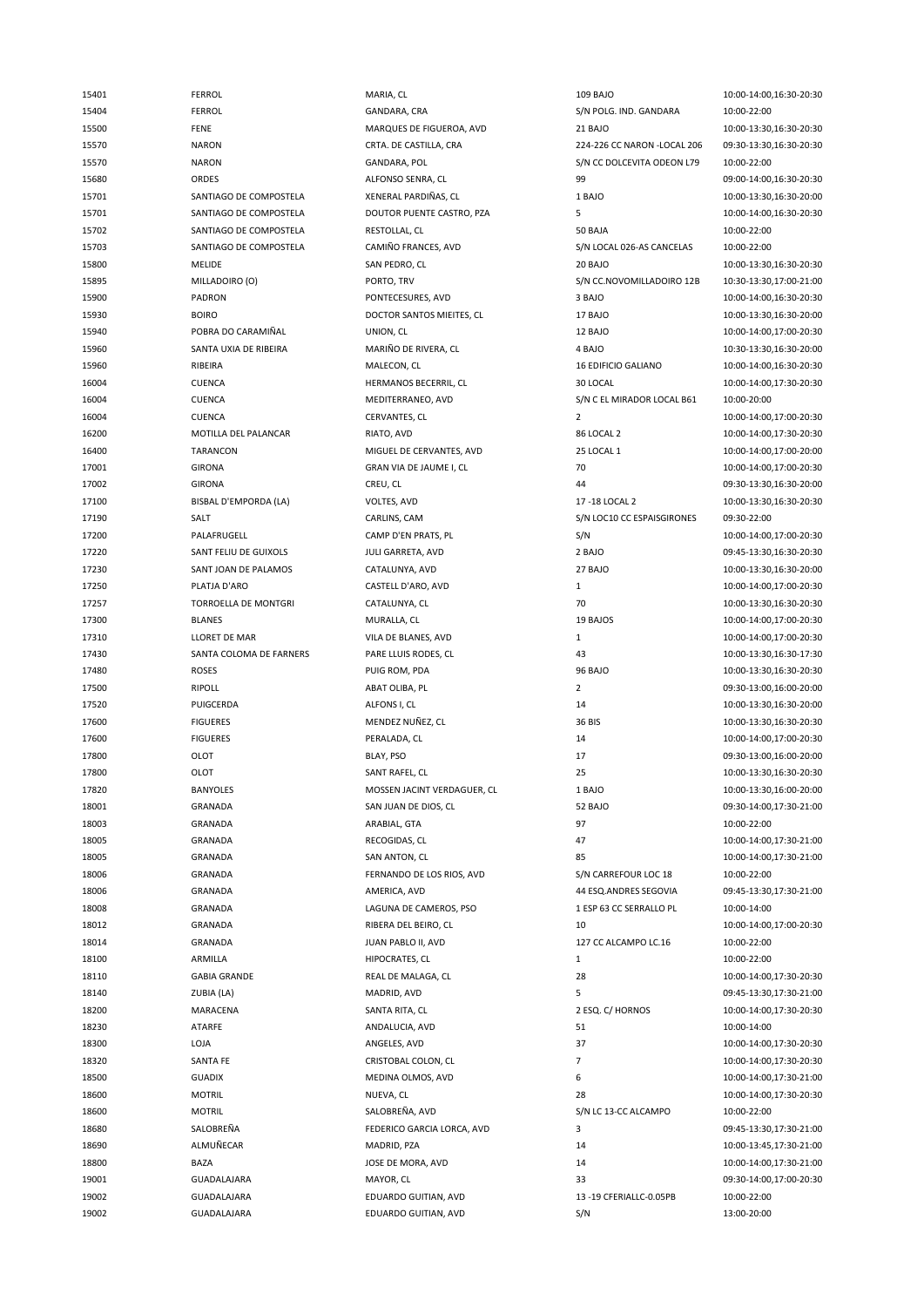| 19005 | GUADALAJARA               | LA ALCARRIA, CL                                                       | $\mathbf{1}$            | 10:00-14:00,17:00-20:00 |
|-------|---------------------------|-----------------------------------------------------------------------|-------------------------|-------------------------|
| 19200 | AZUQUECA DE HENARES       | TORRELAGUNA, AVD                                                      | 29                      | 10:00-14:00,17:00-20:30 |
| 20002 | DONOSTIA-SAN SEBASTIAN    | COLON, PSO                                                            | 2 BAJO                  | 10:00-13:30,16:00-20:00 |
| 20003 | DONOSTIA-SAN SEBASTIAN    | DEL BOULEVARD, ALM                                                    | 19                      | 10:00-14:00,16:30-20:00 |
| 20006 | DONOSTIA-SAN SEBASTIAN    | URBIETA, CL                                                           | 38 ESQ. URDANETA        | 09:30-13:00,16:30-20:00 |
| 20011 | DONOSTIA-SAN SEBASTIAN    | <b>IRUN, PZA</b>                                                      | 6                       | 09:30-21:30             |
| 20017 | DONOSTIA-SAN SEBASTIAN    | GARBERA ZEHARBIDEA, CL                                                | 1 LC 018 CC GARBERA     | 10:00-22:00             |
| 20018 | DONOSTIA-SAN SEBASTIAN    | RESURRECCION MARIA AZKUE, CL                                          | 3 BAJO                  | 09:30-13:00,16:30-20:00 |
| 20100 | ERRENTERIA                | ALFONSO XI, CL                                                        | 10 LOCAL 7B             | 09:30-20:30             |
|       |                           |                                                                       |                         |                         |
| 20120 | <b>HERNANI</b>            | KALE NAGUSIA, CL                                                      | 45                      | 10:00-13:30,16:30-20:00 |
| 20170 | TXIKIERDI (DISEMINADO)    | TXIKIERDI AUZOA, CL                                                   | 7 CENT.COMERCIAL EROSKI | 10:00-10:00             |
| 20200 | <b>BEASAIN</b>            | MAYOR-NAGUSIA, CL                                                     | 3 BAJO                  | 10:00-14:00,16:30-20:00 |
| 20301 | IRUN (DISEMINADO)         | FUENTERRABIA, CL                                                      | 27                      | 09:30-13:00,16:00-19:30 |
| 20302 | IRUN (DISEMINADO)         | COLON, PSO                                                            | 17                      | 09:30-14:00,16:00-20:00 |
| 20400 | <b>TOLOSA</b>             | GERNIKAKO ARBOLA LORATEGIAK, CL                                       | 1 BAJO                  | 10:00-14:00             |
| 20500 | ARRASATE/MONDRAGON        | BITERI ETORBIDEA, CL                                                  | 15                      | 10:00-13:00,17:00-20:00 |
| 20570 | <b>BERGARA</b>            | IBARGARAI KALEA, CL                                                   | $10 - 12$               | 10:00-13:30,16:00-20:00 |
| 20600 | EIBAR                     | TORIBIO ETXEBARRIA, CL                                                | 16                      | 10:00-14:00,16:30-20:00 |
| 20700 | ZUMARRAGA                 | PIEDAD, CL                                                            | 20 BAJO                 | 09:30-13:00,16:00-19:30 |
| 20730 | AZPEITIA                  | JOSE ARTETXE, CL                                                      | 8                       | 10:00-13:00,17:00-20:00 |
| 20800 | ZARAUTZ                   | ZIGORDIA, CL                                                          | $\overline{2}$          | 09:30-13:00,16:30-20:00 |
| 21001 | <b>HUELVA</b>             | JESUS DE NAZARENO, CL                                                 | $\overline{2}$          | 10:00-14:00,17:30-21:00 |
| 21003 | HUELVA                    | ALCALDE FEDERICO MOLINA, AVD                                          | 44                      | 10:00-14:00,17:30-21:00 |
| 21003 | <b>HUELVA</b>             | ALCALDE FEDERICO MOLINA, AVD                                          | 1 EDIF. 1               | 10:00-22:00             |
| 21007 | <b>HUELVA</b>             | RONDA EXTERIOR SUR (CTRA HUELVA TREINTA), RD. S/N CARREFOUR LC B/23 A |                         | 10:00-22:00             |
| 21200 | ARACENA                   | ANDALUCIA, AVD                                                        | 65                      | 09:30-14:00,18:00-21:00 |
| 21440 | LEPE                      | VENIDA DE LA VIRGEN, CL                                               | 5                       | 09:30-14:00,18:00-21:00 |
|       |                           |                                                                       |                         |                         |
| 21600 | VALVERDE DEL CAMINO       | REAL DE ARRIBA, CL                                                    | 108                     | 09:30-14:00,18:00-21:00 |
| 21710 | BOLLULLOS PAR DEL CONDADO | VEINTIOCHO DE FEBRERO, AVD                                            | 100                     | 09:30-14:00,18:00-21:00 |
| 22001 | <b>HUESCA</b>             | COSO BAJO, CL                                                         | 5                       | 09:30-14:00,17:00-20:00 |
| 22004 | <b>HUESCA</b>             | DOCTOR ARTERO, AVD                                                    | 31 CC COSO REAL LC 14   | 10:00-15:00,18:00-20:00 |
| 22300 | <b>BARBASTRO</b>          | GENERAL RICARDOS, CL                                                  | 18                      | 10:00-14:00,17:00-20:00 |
| 22400 | <b>MONZON</b>             | LERIDA, AVD                                                           | 1 BAJO                  | 09:30-14:00,17:00-20:00 |
| 22520 | FRAGA                     | ARAGON, AVD                                                           | 56                      | 10:00-14:00,17:00-20:30 |
| 22600 | SABIÑANIGO                | SERRABLO, CL                                                          | 31 LOCAL                | 10:00-14:00             |
| 22700 | <b>JACA</b>               | JACETANIA, AVD                                                        | 4                       | 10:00-14:00,17:00-20:00 |
| 23003 | JAEN                      | <b>ESTACION, PSO</b>                                                  | 14                      | 10:00-14:00,17:30-21:00 |
| 23008 | JAEN                      | MADRID, AVD                                                           | 37                      | 09:30-13:30,17:00-20:30 |
| 23200 | CAROLINA (LA)             | ESPAÑA, PZA                                                           | 1 BAJO                  | 09:30-14:00,18:00-21:00 |
| 23300 | VILLACARRILLO             | GOMEZ DE LLANO, AVD                                                   | 27B                     | 09:45-13:45,18:00-21:00 |
| 23330 | VILLANUEVA DEL ARZOBISPO  | SAN BASILIO, CL                                                       | 11                      | 10:45-13:45,18:00-21:00 |
| 23400 | <b>UBEDA</b>              | TORRENUEVA, CL                                                        | 21                      | 09:30-13:30,17:00-20:30 |
| 23600 | <b>MARTOS</b>             | PADRE ALEJANDRO RECIO, CL                                             | 9                       | 09:30-13:30,17:30-21:00 |
| 23680 | ALCALA LA REAL            | ANDALUCIA, AVD                                                        | 7 ESQ C/ PABLO PICASSO  | 10:00-14:00,18:00-21:00 |
| 23700 | LINARES                   | CORREDERA DE SAN MARCOS, CL                                           | 15                      | 09:30-13:30,17:00-20:30 |
| 23710 | BAILEN                    | ARROYO, CL                                                            | 35 BAJO                 | 09:30-13:30,18:00-21:00 |
| 23740 | ANDUJAR                   | SAN ANTONIO, CL                                                       | 6                       | 09:30-13:30,18:00-21:00 |
|       |                           |                                                                       | $\overline{2}$          | 10:00-15:00,16:30-20:30 |
| 24001 | LEON                      | ORDOÑO II, AVD                                                        |                         |                         |
| 24002 | LEON                      | PADRE ISLA, AVD                                                       | 28                      | 10:00-14:00,17:00-20:30 |
| 24005 | LEON                      | FRAY LUIS DE LEON, CL                                                 | 21                      | 10:00-22:00             |
| 24005 | LEON                      | LAS FUENTES, CL                                                       | 3                       | 10:00-14:30,16:00-20:00 |
| 24010 | LEON                      | PAIS LEONES, AVD                                                      | 12 LOCAL 1.45           | 10:00-22:00             |
| 24100 | VILLABLINO                | LA CONSTITUCION, AVD                                                  | 10                      | 10:00-14:00             |
| 24200 | VALENCIA DE DON JUAN      | ISAAC GARCIA DE QUIROS, CL                                            | 14                      | 10:00-14:00,17:00-19:00 |
| 24400 | PONFERRADA                | CAMINO DE SANTIAGO, CL                                                | 13                      | 10:00-14:00,17:00-20:30 |
| 24400 | PONFERRADA                | ASTURIAS, AVD                                                         | S/N LC 159              | 10:00-14:00,16:30-20:30 |
| 24700 | <b>ASTORGA</b>            | SANTOCILDES, PZA                                                      | 12                      | 10:00-14:00,16:00-19:30 |
| 24750 | BAÑEZA (LA)               | <b>ESCULTOR RIVERA, CL</b>                                            | 24 BAJO                 | 10:00-14:00,16:30-19:30 |
| 25001 | LLEIDA                    | SANT JOAN DE MATA, CL                                                 | $\mathbf{1}$            | 10:00-13:45,16:30-20:00 |
| 25006 | LLEIDA                    | SEGRIA, CL                                                            | 23                      | 10:00-14:00,17:00-20:00 |
| 25006 | LLEIDA                    | GRAN PASSEIG DE RONDA, CL                                             | 63 CARREFOUR LC.6       | 09:00-21:30             |
| 25007 | LLEIDA                    | SANT JOAN, PL                                                         | 5                       | 10:00-14:00,17:00-20:30 |
| 25230 | MOLLERUSSA                | FERRER I BUSQUETS, CL                                                 | 50                      | 10:00-13:30,16:30-20:00 |
| 25280 | SOLSONA                   | CASTELL, CL                                                           | 18                      | 09:30-13:00,16:30-20:00 |
| 25300 | TARREGA                   | MOSSEN JACINT VERDAGUER, CL                                           | 2 BAIXOS                | 10:00-13:30,16:30-20:00 |
| 25530 | VIELHA                    | CASTIERO, AVD                                                         | $\overline{2}$          | 10:00-14:00,16:45-20:00 |
| 25600 | BALAGUER                  | ESTACIO, PSO                                                          | 32                      | 10:00-14:00,16:45-20:00 |
|       |                           |                                                                       |                         |                         |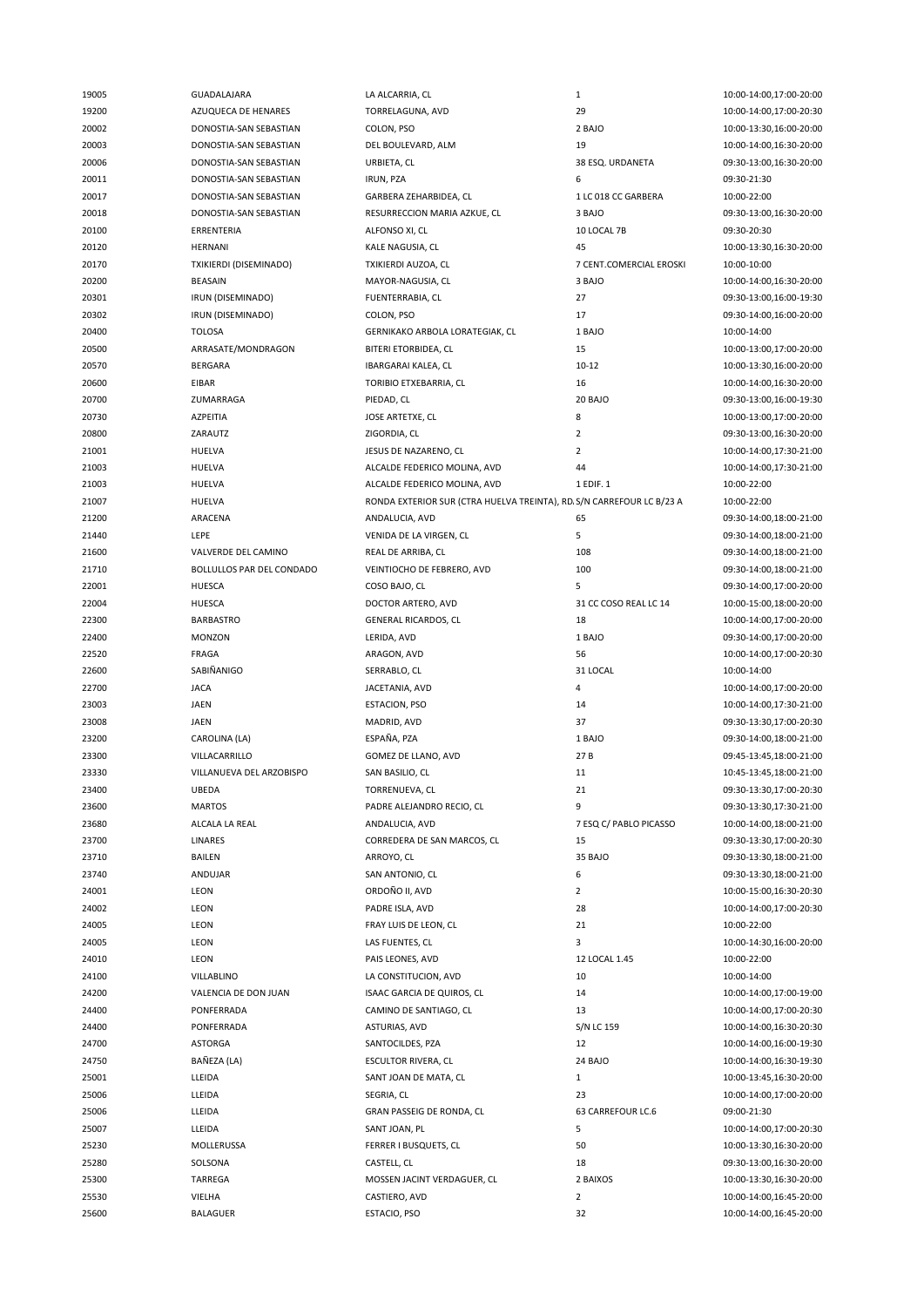| 25620 | <b>TREMP</b>      | PAISSOS CATALANS, PZA                      | 4                          | 10:00-14:00,17:00-20:00 |
|-------|-------------------|--------------------------------------------|----------------------------|-------------------------|
| 25700 | SEU D'URGELL (LA) | SANT OT, CL                                | $\mathbf{1}$               | 10:00-14:00,16:00-18:30 |
| 26001 | LOGROÑO           | GENERAL VARA DE REY, CL                    | 6                          | 10:00-14:00,17:00-20:30 |
| 26002 | LOGROÑO           | GRAN VIA REY DON JUAN CARLOS I, AVD        | 23                         | 10:00-13:30,16:30-20:00 |
| 26002 | LOGROÑO           | PEREZ GALDOS, AVD                          | 58 LOCAL                   | 10:00-13:30,17:00-20:30 |
| 26005 | LOGROÑO           | MARQUES DE MURRIETA, CL                    | 40 BAJO                    | 10:00-14:00             |
| 26006 | LOGROÑO           | LERIDA, CL                                 | 1 LC.63 BJ-BERCEO EROSKI   | 10:00-22:00             |
| 26006 | LOGROÑO           | TEJERAS, CNO                               | S/N CC PARQUE RIOJA LC 10  | 10:00-22:00             |
| 26200 | <b>HARO</b>       | LA RIOJA, AVD                              | 16 BAJO                    | 10:00-13:30,16:30-20:00 |
| 26500 | CALAHORRA         | ZARAGOZA, CRA                              | S/N CCOMERCIAL EROSKI LC 5 | 10:00-22:00             |
| 26500 | CALAHORRA         | <b>BEBRICIO, CL</b>                        | 57 LOCAL                   | 10:00-14:00             |
| 26580 | ARNEDO            | CONSTITUCION, PSO                          | 55                         | 10:00-13:30,17:00-20:30 |
| 27001 | LUGO              | ARMANYA, CL                                | 9                          | 10:00-14:00,17:00-20:30 |
| 27001 | <b>LUGO</b>       | SANTO DOMINGO, PRA                         | 3                          | 09:30-14:00,16:30-20:30 |
| 27002 | <b>LUGO</b>       | REI, PRA                                   | 19 BAJO                    | 10:15-13:30,16:30-20:30 |
| 27003 | <b>LUGO</b>       | INFANTA ELENA DUQUESA DE LUGO, AVD         | S/N C.C. AS TERMAS         | 10:00-22:00             |
| 27003 | <b>LUGO</b>       | CORUÑA, AVD                                | 91                         | 10:00-14:00,16:30-20:30 |
| 27004 | <b>LUGO</b>       | FONTE DOS RANCHOS, PRA                     | 23 BAJO                    | 10:00-13:30             |
| 27400 | MONFORTE DE LEMOS | CARDEAL RODRIGO DE CASTRO, CL              | 57 BAJO                    | 10:00-13:30,16:30-20:30 |
| 27500 | CHANTADA          | LEONARDO RODRIGUEZ, CL                     | $\overline{7}$             | 10:00-13:30,16:30-20:30 |
| 27600 | SARRIA            | MATIAS LOPEZ, CL                           | 3                          | 10:00-13:30,16:30-20:00 |
| 27700 | RIBADEO           | RAMON GONZALEZ, CL                         | 6 BAJO C                   | 10:00-13:30,16:30-20:30 |
| 27780 | FOZ               | EDUARDO PONDAL, CL                         | 20                         | 10:00-13:30,16:30-20:30 |
| 27800 | VILALBA           | CAMPO DE PUENTE, CL                        | 6                          | 10:00-13:30,16:30-20:00 |
|       | <b>VIVEIRO</b>    |                                            | $\mathbf{1}$               |                         |
| 27850 |                   | GALICIA, AVD<br>ARCADIO PARDIÑAS, AVD      |                            | 10:00-13:30,16:30-20:30 |
| 27880 | <b>BURELA</b>     |                                            | <b>197 BAJO</b><br>32      | 10:00-13:30,16:30-20:30 |
| 28001 | MADRID            | GOYA, CL                                   |                            | 10:00-20:30             |
| 28001 | MADRID            | GOYA, CL                                   | 85                         | 10:00-22:00             |
| 28002 | MADRID            | LOPEZ DE HOYOS, CL                         | 108                        | 10:00-14:00,17:00-20:00 |
| 28003 | MADRID            | CEA BERMUDEZ, CL                           | 33                         | 09:00-15:00,17:30-21:00 |
| 28003 | <b>MADRID</b>     | BRAVO MURILLO, CL                          | 60 LOCAL                   | 10:00-14:00,17:30-20:30 |
| 28003 | <b>MADRID</b>     | RAIMUNDO FERNANDEZ VILLAVERDE, CL          | 79                         | 10:00-22:00             |
| 28003 | MADRID            | MODESTO LAFUENTE, CL                       | 65                         | 10:00-20:30             |
| 28004 | <b>MADRID</b>     | FUENCARRAL, CL                             | 84 LOCAL                   | 10:00-14:00,17:00-20:30 |
| 28005 | <b>MADRID</b>     | JUAN ANTONIO VALLEJO-NAJERA BOTAS, PSO     | 48-50                      | 10:00-14:00,17:30-20:30 |
| 28006 | MADRID            | JOSE ORTEGA Y GASSET, CL                   | 49                         | 10:00-14:00,16:30-20:30 |
| 28007 | MADRID            | CIUDAD DE BARCELONA (F C ATOCHA), AVD      | 49                         | 10:00-14:00,17:30-20:30 |
| 28007 | <b>MADRID</b>     | MEDITERRANEO (CRTA DE VALENCIA N III), AVD | $\overline{7}$             | 10:00-14:00,16:30-20:30 |
| 28008 | MADRID            | PRINCESA, CL                               | 47 EDIFICIO 2              | 10:00-22:00             |
| 28008 | MADRID            | FLORIDA, PSO                               | 2 LOCAL G37-G38            | 10:00-22:00             |
| 28009 | MADRID            | ALCALA, CL                                 | 106                        | 10:00-20:30             |
| 28011 | <b>MADRID</b>     | EXTREMADURA, PSO                           | 22                         | 10:00-14:00,17:30-20:30 |
| 28012 | MADRID            | EMBAJADORES, CL                            | 76                         | 10:00-14:00,17:00-20:30 |
| 28013 | <b>MADRID</b>     | <b>GRAN VIA, CL</b>                        | 28                         | 10:00-21:00             |
| 28013 | <b>MADRID</b>     | CALLAO, PZA                                | $\overline{2}$             | 10:00-22:00             |
| 28015 | <b>MADRID</b>     | ALBERTO AGUILERA, CL                       | 56                         | 10:00-21:00             |
| 28016 | MADRID            | PRINCIPE DE VERGARA, CL                    | 266                        | 10:00-20:30             |
| 28017 | <b>MADRID</b>     | MARQUES DE CORBERA, AVD                    | 37 LOCAL BAJO              | 10:00-14:00,17:30-20:30 |
| 28018 | <b>MADRID</b>     | SAN DIEGO, AVD                             | 85                         | 10:00-14:00,17:30-20:30 |
| 28019 | MADRID            | GENERAL RICARDOS, CL                       | 128                        | 10:00-14:00,17:00-20:30 |
| 28020 | MADRID            | <b>GENERAL PERON, AVD</b>                  | 38                         | 10:00-14:00,17:00-20:30 |
| 28020 | <b>MADRID</b>     | BRAVO MURILLO, CL                          | 170                        | 10:00-14:00,17:00-20:30 |
| 28020 | <b>MADRID</b>     | BRAVO MURILLO, CL                          | 290                        | 10:00-14:00,17:00-20:30 |
| 28021 | MADRID            | PARVILLAS ALTAS, CL                        | 14                         | 10:00-14:00,17:30-20:30 |
| 28022 | MADRID            | ARACNE, CL                                 | 3 CC PLENILUNIO PARK       | 10:00-20:00             |
| 28023 | <b>MADRID</b>     | VICTORIA, PSO                              | 2 SEXTA AVENIDA-LC-B05     | 10:00-20:00             |
| 28024 | MADRID            | PADRE PIQUER, AVD                          | 8                          | 10:00-14:00,17:30-20:30 |
| 28025 | <b>MADRID</b>     | OCA, CL                                    | 95                         | 10:00-14:00,17:00-20:30 |
| 28026 | <b>MADRID</b>     | ANTONIO LOPEZ, CL                          | 109                        | 10:00-22:00             |
| 28026 | <b>MADRID</b>     | MARCELO USERA, CL                          | 75                         | 10:00-14:00,17:00-20:30 |
| 28027 | MADRID            | ALCALA, CL                                 | 272                        | 10:00-14:00,17:00-20:30 |
| 28027 | <b>MADRID</b>     | ALCALA, CL                                 | 414 LOCAL 2LV              | 10:00-20:30             |
| 28029 | <b>MADRID</b>     | MONFORTE DE LEMOS, AVD                     | 101                        | 10:00-14:00,17:30-20:30 |
| 28029 | MADRID            | MONFORTE DE LEMOS, AVD                     | 36 LOCAL 83-84             | 10:00-22:00             |
| 28029 | <b>MADRID</b>     | GINZO DE LIMIA, CL                         | 1                          | 10:00-22:00             |
| 28030 | <b>MADRID</b>     | CAMINO DE LOS VINATEROS, CL                | S/N C.C. ALCAMPO           | 12:00-15:00,16:00-21:00 |
| 28031 | <b>MADRID</b>     | FEDERICO GARCIA LORCA, PSO                 | 38                         | 09:30-14:00,17:30-21:00 |
|       |                   |                                            |                            |                         |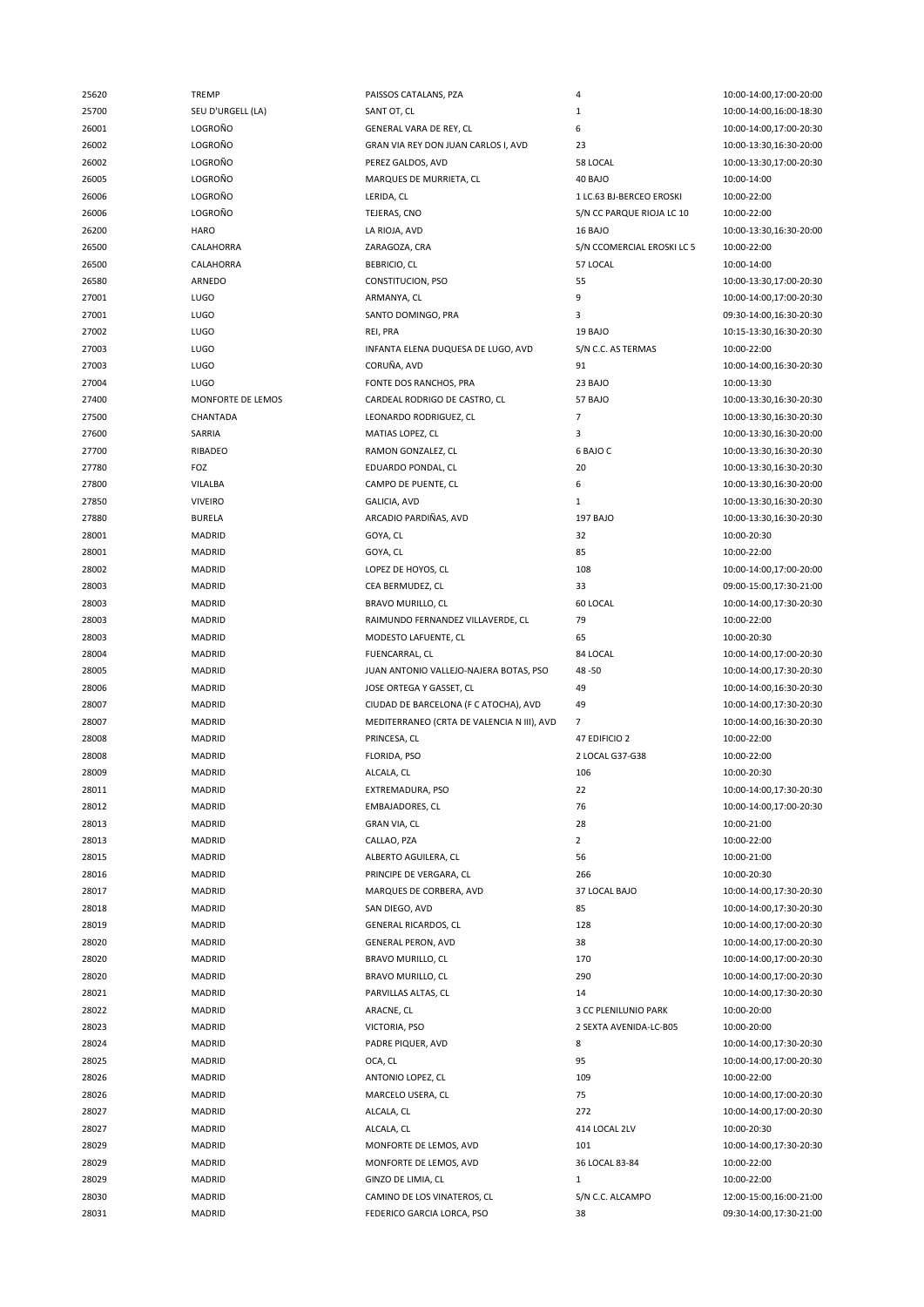| 28032 | MADRID                       | GUADALAJARA, AVD                         | 2 LC. B41                  | 10:00-22:00             |
|-------|------------------------------|------------------------------------------|----------------------------|-------------------------|
| 28038 | <b>MADRID</b>                | ALBUFERA, AVD                            | 11                         | 10:00-14:00,17:00-20:30 |
| 28038 | <b>MADRID</b>                | ALBUFERA, AVD                            | 153 C.C. ALBUFERA - LC 001 | 10:00-21:00             |
| 28041 | <b>MADRID</b>                | ANDALUCIA, COL                           | 71 LOCAL 29                | 10:00-22:00             |
| 28042 | <b>MADRID</b>                | ANDES, AVD                               | 50                         | 10:00-22:00             |
| 28043 | <b>MADRID</b>                | SILVANO, CL                              | 77 CC DREAMS PALACIO HIEL  | 10:00-22:00             |
| 28043 | <b>MADRID</b>                | GRAN VIA DE HORTALEZA, AVD               | 210 LOCAL                  | 10:00-22:00             |
| 28044 | MADRID                       | POBLADOS, AVD                            | 58 LOCAL B29 PTA BAJA      | 10:00-22:00             |
| 28045 | <b>MADRID</b>                | RETAMA, CL                               | 8                          | 10:00-22:00             |
| 28045 | <b>MADRID</b>                | PALOS DE LA FRONTERA, CL                 | 36                         | 10:00-14:00,17:00-20:00 |
| 28046 | MADRID                       |                                          | 204 LC C-17                |                         |
|       |                              | CASTELLANA, PSO                          |                            | 10:00-22:00             |
| 28050 | <b>MADRID</b>                | MARGARITA DE PARMA (PAU SANCHINARRO), CL | 1                          | 10:00-22:00             |
| 28051 | MADRID                       | LAS SUERTES, AVD                         | S/N CC LA GAVIA            | 10:00-22:00             |
| 28054 | <b>MADRID</b>                | CALDERILLA, CL                           | 1 SALIDA 27- M40           | 10:00-22:00             |
| 28100 | ALCOBENDAS                   | MARQUESA VIUDA DE ALDAMA, CL             | 7 LOCAL DCHA               | 10:00-14:00,16:30-20:30 |
| 28109 | LA MORALEJA - ALCOBENDAS-    | N-I (MADRID-IRUN), CL                    | 14 OCAL 51CARREFOUR        | 10:00-22:00             |
| 28110 | ALGETE                       | SAN ROQUE, CL                            | 27 LOCAL                   | 09:30-14:00,17:00-20:00 |
| 28200 | SAN LORENZO DE EL ESCORIAL   | JUAN DE LEYVA, CL                        | $\mathbf{1}$               | 10:00-14:00,17:00-20:00 |
| 28220 | MAJADAHONDA                  | QUIMICOS (POL IND CARRIL DEL TEJAR), CL  | S/N GRAN PLAZA 2           | 10:00-22:00             |
| 28220 | MAJADAHONDA                  | <b>GRAN VIA, CL</b>                      | 32                         | 10:00-14:00,17:00-20:30 |
| 28222 | MAJADAHONDA                  | MORERAS, CL                              | 2 LOC K08                  | 10:00-22:00             |
| 28223 | POZUELO DE ALARCON           | M-515 (MAJADAHONDA), CRA                 | 1 BAJO                     | 10:00-22:00             |
| 28224 | POZUELO DE ALARCON           | EUROPA, AVD                              | 10                         | 09:30-14:00,17:30-20:30 |
| 28230 | ROZAS DE MADRID (LAS)        | CARRETERA A-6, CRA                       | 22 CARREFOUR-PINAR L18B    | 10:00-14:00,17:00-21:00 |
| 28231 | <b>ROZAS DE MADRID (LAS)</b> | SAN FRANCISCO, CTA                       | 9                          | 10:00-14:00,17:00-20:00 |
| 28250 | <b>TORRELODONES</b>          | FONTANILLA, AVD                          | S/N                        | 10:00-22:00             |
| 28260 | GALAPAGAR                    | SOBERANIA, CL                            | 6                          | 10:00-14:00,17:00-20:00 |
| 28300 | ARANJUEZ                     | GOBERNADOR, CL                           | 44                         | 09:30-14:00,17:30-20:30 |
| 28300 | ARANJUEZ                     | DELEITE, PSO                             | S/N C.C. EL DELEITE E. LEC | 10:00-21:00             |
| 28320 | <b>PINTO</b>                 | PABLO PICASSO, CL                        |                            | 10:00-22:00             |
|       |                              |                                          | S/N                        |                         |
| 28341 | VALDEMORO                    | ESTRELLA DE ELOLA, CL                    | 22                         | 10:00-14:00,17:00-20:00 |
| 28341 | VALDEMORO                    | MAR MEDITERRANEO, AVD                    | 3 L 2. CC EL RESTON        | 10:00-14:00,17:00-20:00 |
| 28350 | <b>CIEMPOZUELOS</b>          | JERONIMO DEL MORAL, CL                   | 12                         | 10:00-14:00,17:30-20:30 |
| 28400 | COLLADO VILLALBA             | RINCON DE LAS ERAS, CL                   | 1 C.C.LOS VALLES.          | 10:00-20:00             |
| 28400 | COLLADO VILLALBA             | N-VI (MADRID-CORUÑA), CRA                | 46 PLANET OCIO - LC.B33    | 10:00-15:00,16:00-20:00 |
| 28400 | <b>COLLADO VILLALBA</b>      | BELGAS, CL                               | 11 PLAZA DE LOS BELGAS     | 10:00-14:00,17:00-20:30 |
| 28500 | ARGANDA                      | LOECHES, CRA                             | $\overline{2}$             | 09:30-14:00,17:30-21:00 |
| 28521 | SANTA ANA -RIVAS-            | <b>ISAAC PERAL, CL</b>                   | $\overline{2}$             | 10:00-22:00             |
| 28600 | NAVALCARNERO                 | REAL, CL                                 | 9                          | 10:00-14:00,17:00-20:00 |
| 28660 | <b>BOADILLA DEL MONTE</b>    | INFANTE DON LUIS, AVD                    | 5                          | 10:00-14:00,17:00-20:30 |
| 28670 | VILLAVICIOSA DE ODON         | CARRETAS, CL                             | 14                         | 10:00-14:00,17:30-20:30 |
| 28701 | SAN SEBASTIAN DE LOS REYES   | SIERRA, AVD                              | 24                         | 10:00-22:00             |
| 28701 | SAN SEBASTIAN DE LOS REYES   | SAN ONOFRE, CL                           | 35                         | 10:00-14:00,17:00-20:00 |
| 28703 | SAN SEBASTIAN DE LOS REYES   | COMERCIO (MOSCATELARES), PZA             | 11 PLZ NORTE 2- PL BAJA    | 10:00-20:00             |
| 28703 | SAN SEBASTIAN DE LOS REYES   | COMERCIO (MOSCATELARES), PZA             | 11 PLZ NORTE PL ALTA       | 10:00-14:00             |
| 28760 | TRES CANTOS                  | COLMENAR VIEJO, AVD                      | 37                         | 10:00-21:00             |
| 28760 | <b>TRES CANTOS</b>           | LABRADORES, AVD                          | 9 -11 C.C. CDAD.3 CANTOS   | 10:00-21:30             |
| 28770 | <b>COLMENAR VIEJO</b>        | MOLINO DE VIENTO (POZO ESCALO B), CL     | S/N EL MIRADOR L-10        | 09:30-14:00,17:00-20:30 |
| 28770 | <b>COLMENAR VIEJO</b>        | M-607 (MADRID-COLMENAR VIEJO), CRA       | S/N                        | 10:00-21:00             |
| 28801 | ALCALA DE HENARES            | CERVANTES, PZA                           | 26                         | 10:00-14:00,17:30-20:30 |
|       |                              |                                          | 3                          |                         |
| 28802 | ALCALA DE HENARES            | REYES CATOLICOS, AVD                     |                            | 10:00-14:00,17:30-20:30 |
| 28802 | ALCALA DE HENARES            | MADRID-BARCELONA (N II), CRA             | 34 C.C.DEHESA LC-54        | 10:00-21:30             |
| 28805 | ALCALA DE HENARES            | MARQUES ALONSO MARTINEZ, CL              | 4                          | 10:00-14:00,17:30-20:30 |
| 28806 | ALCALA DE HENARES            | TEATINOS, CTA                            | S/N                        | 10:00-22:00             |
| 28806 | ALCALA DE HENARES            | JUAN CARLOS I, AVD                       | S/N                        | 13:00-20:00             |
| 28821 | COSLADA                      | CONSTITUCION, AVD                        | 55                         | 10:00-14:00,17:30-20:30 |
| 28830 | SAN FERNANDO DE HENARES      | FABRICA DE PAÑOS, PZA                    | $\overline{2}$             | 09:30-14:00,17:30-20:30 |
| 28850 | <b>TORREJON DE ARDOZ</b>     | PESQUERA, CL                             | $\overline{7}$             | 09:30-14:00,17:30-21:00 |
| 28850 | TORREJON DE ARDOZ            | PARQUE CORREDOR (CRTA AJALVIR), CL       | S/N LOCAL 2 EXTERIOR       | 10:00-22:00             |
|       |                              | AVD. JUAN PABLO II, CL                   | 4-2 C.C. MIRAMADRID LOCAL  | 10:00-14:00,17:00-20:00 |
| 28860 | PARACUELLOS DE JARAMA        |                                          |                            |                         |
| 28901 | <b>GETAFE</b>                | JARDINES, CL                             | 10                         | 10:00-14:00,17:00-20:30 |
| 28902 | GETAFE                       | VILLAVERDE, CL                           | $\overline{2}$             | 10:00-14:00,17:30-20:30 |
| 28905 | GETAFE                       | JUAN CARLOS I, PZA                       | S/N CC GETAFE III, LOC 238 | 10:00-22:00             |
| 28907 | <b>GETAFE</b>                | RIPOLLES, AVD                            | 2 CC EL BERCIAL            | 13:00-20:00             |
| 28911 | LEGANES                      | UNIVERSIDAD, AVD                         | 2                          | 10:00-14:00,17:00-20:30 |
| 28916 | LEGANES                      | GRAN BRETAÑA, AVD                        | S/N BAJA LOCAL I101        | 10:00-22:00             |
| 28916 | LEGANES                      | GRAN BRETAÑA, AVD                        | S/N CC PARQUESUR           | 10:00-22:00             |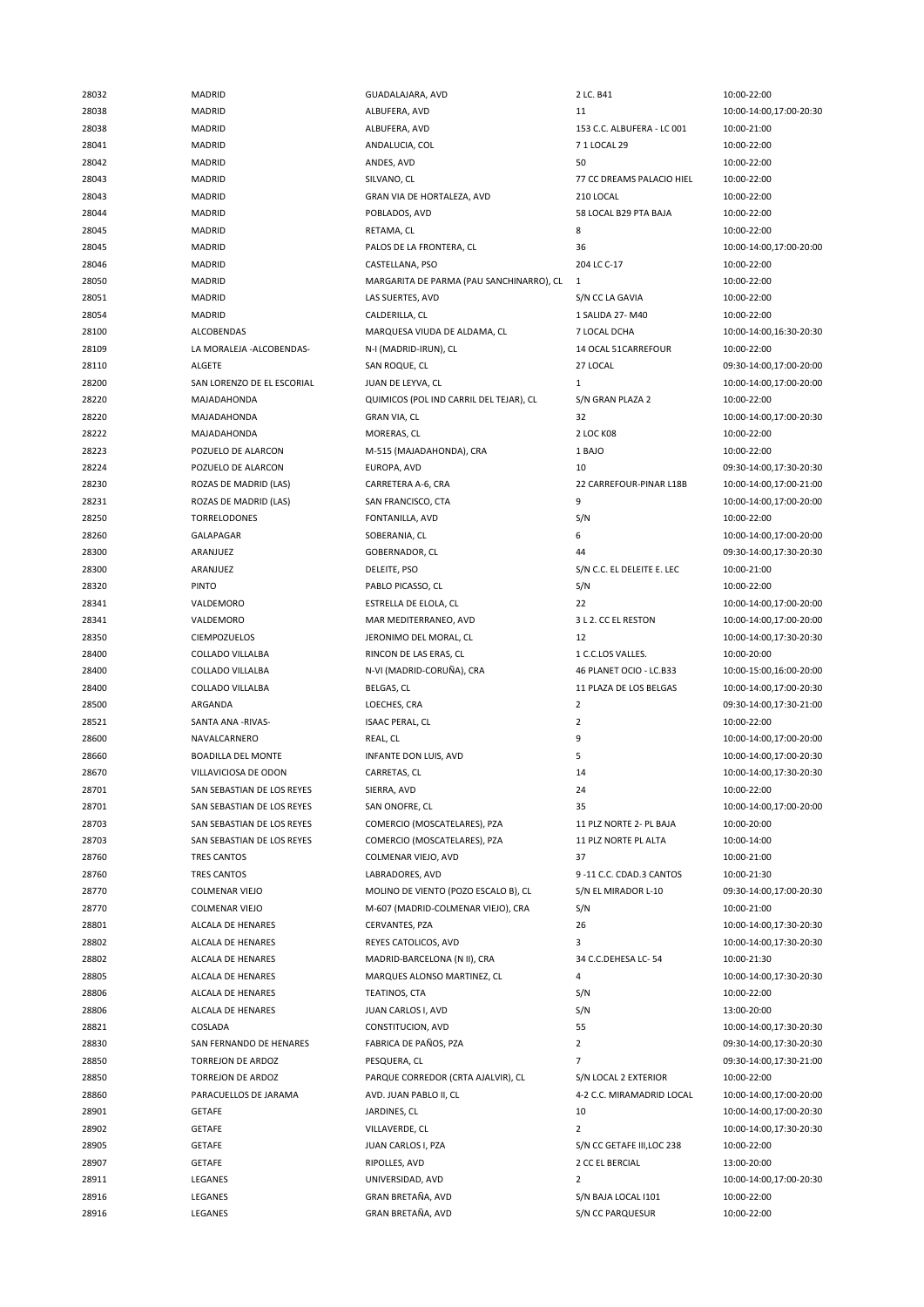| 28917          | <b>FORTUNA</b>                                       | MONDRAGON, CL                             | 54                              | 10:00-22:00                            |
|----------------|------------------------------------------------------|-------------------------------------------|---------------------------------|----------------------------------------|
| 28921          | <b>ALCORCON</b>                                      | MAYOR, CL                                 | 46                              | 10:00-14:00,17:00-20:30                |
| 28921          | ALCORCON                                             | EXTREMADURA, PSO                          | 2 0 0 1                         | 10:00-22:00                            |
| 28922          | ALCORCON                                             | AMERICA, AVD                              | 7-9 CC TRES AGUAS               | 10:00-22:00                            |
| 28924          | <b>ALCORCON</b>                                      | TIMANFAYA, CL                             | <b>18 LOCAL 19</b>              | 10:00-14:00,17:00-20:30                |
| 28931          | <b>MOSTOLES</b>                                      | PRADILLO, PZA                             | $\overline{2}$                  | 10:00-14:00,17:30-20:30                |
| 28934          | <b>MOSTOLES</b>                                      | DOS DE MAYO, AVD                          | 27 C.C. DOS DE MAYO LOC.8       | 10:00-14:00,17:00-20:30                |
| 28934          | <b>MOSTOLES</b>                                      | ANTIGUA EXTREMADURA, CRA                  | <b>19 CARREFOUR</b>             | 10:00-21:30                            |
| 28939          | ARROYOMOLINOS                                        | PUERTO DE NAVACERRADA (XANADU), CL        | 4 CC XANADÚ L 133               | 10:00-20:00                            |
|                |                                                      | PUERTO DE NAVACERRADA (XANADU), CL        |                                 |                                        |
| 28939          | ARROYOMOLINOS                                        |                                           | 23 LOCAL 826                    | 10:00-20:00                            |
| 28942          | FUENLABRADA                                          | PABLO IGLESIAS, AVD                       | 22 - 25 C.C.LORANCA L-B58       | 10:00-22:00                            |
| 28943          | <b>FUENLABRADA</b>                                   | PORTUGAL, CL                              | 33 LOCAL 126                    | 10:00-14:00,17:30-20:30                |
| 28943          | <b>FUENLABRADA</b>                                   | HUNGRIA, CL                               | 1 LC. A21-A22 / PLANTA 1        | 10:00-14:00,17:00-20:30                |
| 28981          | PARLA                                                | REAL, CL                                  | 103                             | 10:00-14:00,16:30-20:00                |
| 28983          | PARLA                                                | M-408 (PARLA PINTO), CRA                  | S/N 2- FERIAL PARLA LC.50       | 10:00-14:00,17:00-21:00                |
| 29002          | MALAGA                                               | AURORA, AVD                               | 25 C.C. LARIOS-L.B802           | 10:00-22:00                            |
| 29002          | MALAGA                                               | EXPLANADA DE LA ESTACION, CL              | S/N LOCAL F030                  | 10:00-22:00                            |
| 29003          | MALAGA                                               | VELAZQUEZ, AVD                            | 49                              | 10:00-14:00,17:30-21:00                |
| 29005          | MALAGA                                               | PUERTA DEL MAR, CL                        | 3 ESQ C/ ALARCON LUJA           | 10:00-21:00                            |
| 29006          | MALAGA                                               | HAMLET, CL                                | $\overline{2}$                  | 13:00-20:00                            |
| 29007          | MALAGA                                               | SAINT EXUPERY, CL                         | 1 C.C. ALAMEDA L.31             | 10:00-22:00                            |
| 29007          | MALAGA                                               | DON CRISTIAN, CL                          | 2 C.CIAL MALAGA PLAZA           | 10:00-14:00,17:30-20:30                |
| 29007          | MALAGA                                               | ANDALUCIA, AVD                            | 46                              | 10:00-22:00                            |
| 29011          | MALAGA                                               | SIMON BOLIVAR, AVD                        | S/N C.C.ROSALEDA LCB16          | 10:00-22:00                            |
| 29013          | <b>MALAGA</b>                                        | CRISTO DE LA EPIDEMIA, CL                 | 84                              | 09:45-13:30,17:30-21:00                |
| 29017          | MALAGA                                               | ARQUITECTO EDUARDO ESTEVEZ, CL            | 7                               | 10:00-14:00,17:00-20:30                |
| 29100          | COIN                                                 | DON MANUEL GARCIA, CL                     | 19 LOCAL 2                      | 09:30-14:00,18:00-21:00                |
|                |                                                      |                                           | 27                              |                                        |
| 29130          | ALHAURIN DE LA TORRE                                 | SAN JUAN, CL                              |                                 | 10:00-14:00,17:30-20:30                |
| 29140          | GUADALMAR-SAN JULIAN                                 | ALFONSO PONCE DE LEON, CL                 | S/N L-81, CC PLAZA MAYOR        | 12:00-20:00                            |
| 29200          | ANTEQUERA                                            | SEVILLA, CRA                              | <b>6 CC LA VERONICA LC</b>      | 10:00-22:00                            |
| 29400          | <b>RONDA</b>                                         | ESPINEL, CRA                              | 31 BAJO                         | 09:30-14:00,18:00-21:00                |
| 29601          | MARBELLA                                             | RICARDO SORIANO, AVD                      | 36                              | 10:00-14:00,17:30-21:00                |
| 29603          | MARBELLA                                             | OJEN, CRA                                 | S/N LC 100 PLTA ALTA            | 10:00-22:00                            |
| 29603          | MARBELLA                                             | OJEN, CRA                                 | S/N LOCAL 34 PLANTA BAJA        | 11:00-21:00                            |
| 29620          | <b>TORREMOLINOS</b>                                  | ALCALDE MIGUEL ESCALONA, AVD              | N340 C.C. COSTA SOL L38         | 10:00-14:00,17:00-21:00                |
| 29620          | <b>TORREMOLINOS</b>                                  | PALMA DE MALLORCA, AVD                    | <b>13 EDIFICIO MADRID</b>       | 10:00-13:45,18:00-20:00                |
| 29631          | ARROYO DE LA MIEL-BENALMADENA COST BLAS INFANTE, AVD |                                           | 8 EDIF. COSTA RICA              | 09:30-14:00,17:30-21:00                |
|                |                                                      |                                           | S/N C.C. PARQUE MIRAMAR         |                                        |
| 29640          | <b>FUENGIROLA</b>                                    | ENCARNACION, AVD                          |                                 | 10:00-22:00                            |
| 29640          | <b>FUENGIROLA</b>                                    | AYUNTAMIENTO, PZA                         | 4 LC BAJO 4A                    | 10:00-13:45,18:00-20:00                |
| 29640          | <b>FUENGIROLA</b>                                    | MIJAS, AVD                                | 40                              | 09:45-13:30,17:30-21:00                |
| 29649          | <b>MIJAS</b>                                         | N-340 (CADIZ-MALAGA), CL                  | 340 LAS LAGUNAS                 | 10:00-22:00                            |
| 29660          | NUEVA ANDALUCIA                                      |                                           |                                 | 10:00-22:00                            |
|                | SAN PEDRO DE ALCANTARA                               | RAMON ARECES, CL<br>MARQUES DEL DUERO, CL | S/N 2 PLT                       |                                        |
| 29670          |                                                      |                                           | 44                              | 09:30-14:00,17:30-21:00                |
| 29680          | <b>ESTEPONA</b>                                      | REAL, CL                                  | 109 LOC 3 ED. NADAL             | 10:00-14:00,17:30-20:30                |
| 29680          | <b>ESTEPONA</b>                                      | TERRAZA, CL                               | 35                              | 10:00-13:45,18:00-20:00                |
| 29692          | SAN LUIS DE SABINILLAS                               | MARQUES DE LARIOS, CL                     | $\mathbf{1}$                    | 10:00-14:00,17:30-19:30                |
| 29700          | VELEZ-MALAGA                                         | VIEJO DE MALAGA, CNO                      | 16B                             | 09:45-13:30,17:30-21:00                |
| 29720          | CALA DEL MORAL (LA)                                  | ARROYO TOTALAN, CL                        | S/N CARREFOUR TOTALAN           | 10:00-22:00                            |
| 29730          | RINCON DE LA VICTORIA                                | MEDITERRANEO, AVD                         | <b>152 BAJO</b>                 | 09:45-13:30,17:30-21:00                |
| 29740          | <b>TORRE DEL MAR</b>                                 | JUAN CARLOS I, AVD                        | S/N C.C. EL INGENIO             | 10:00-22:00                            |
| 29740          | <b>TORRE DEL MAR</b>                                 | ANDALUCIA, AVD                            | 121 BAJO                        | 09:45-13:30,17:30-21:00                |
| 29780          | NERJA                                                | CANTARERO, PZA                            | S/N                             | 09:45-13:30,17:30-21:00                |
| 29793          | TORROX-COSTA (DISEMINADO)                            | TORROX-COSTA, URB                         | 25                              | 09:45-13:30,17:30-21:00                |
| 30001          | <b>MURCIA</b>                                        | ESCULTOR FCO SALZILLO, GV                 | 42 SOTANO 1                     | 10:00-22:00                            |
| 30002          | <b>MURCIA</b>                                        | ALAMEDA COLON, CL                         | 9                               | 09:30-13:30,17:30-21:00                |
| 30006          | <b>MURCIA</b>                                        | CONDOMINA, CRA                            | A7KM760 CC CONDOMINA LB64       | 10:00-22:00                            |
| 30007          | <b>MURCIA</b>                                        | MOLINA DE SEGURA, CL                      | S/N C.C.CATALAYAS LC. 10B       | 10:00-22:00                            |
| 30007          | CASAS DEL CAMINO DE CHURRA                           | DON JUAN DE BORBON, AVD                   | S/N CC THADER LC. B16           | 10:00-22:00                            |
| 30009          | RANERO (EL)                                          | MIGUEL DE CERVANTES, AVD                  | 106 CARREF ZARAICHE L-15        | 10:00-22:00                            |
| 30009          | <b>MURCIA</b>                                        | LIBERTAD, AVD                             | $\overline{2}$                  | 10:00-21:00                            |
| 30009          | <b>MURCIA</b>                                        | SAN ANTON, CL                             | 31 BAJO                         | 09:30-14:00,17:00-20:30                |
| 30011          | <b>MURCIA</b>                                        | LOPE DE VEGA, AVD                         | S/N CC INFANTE LC.16            | 10:00-22:00                            |
| 30201          | CARTAGENA                                            | ESPAÑA, PZA                               | 2 BAJO EDIF 2001                | 10:00-14:00,17:00-20:30                |
|                |                                                      |                                           |                                 |                                        |
| 30203          | CARTAGENA                                            | ANGEL BRUNA, CL                           | 16 ESQ. ALFONSO XIII            | 10:00-14:00,17:00-20:30                |
| 30205          | CARTAGENA                                            | SAN ANTON, ALM                            | 52 PLT 5                        | 10:00-22:00                            |
| 30332<br>30395 | BALSAPINTADA<br>POL. IND. CABEZO BEAZA               | LOS PEREZ, CL<br>LONDRES, CL              | S/N<br>1 10 C- MEDITERRANEO-F17 | 09:00-14:00,16:00-20:00<br>10:00-22:00 |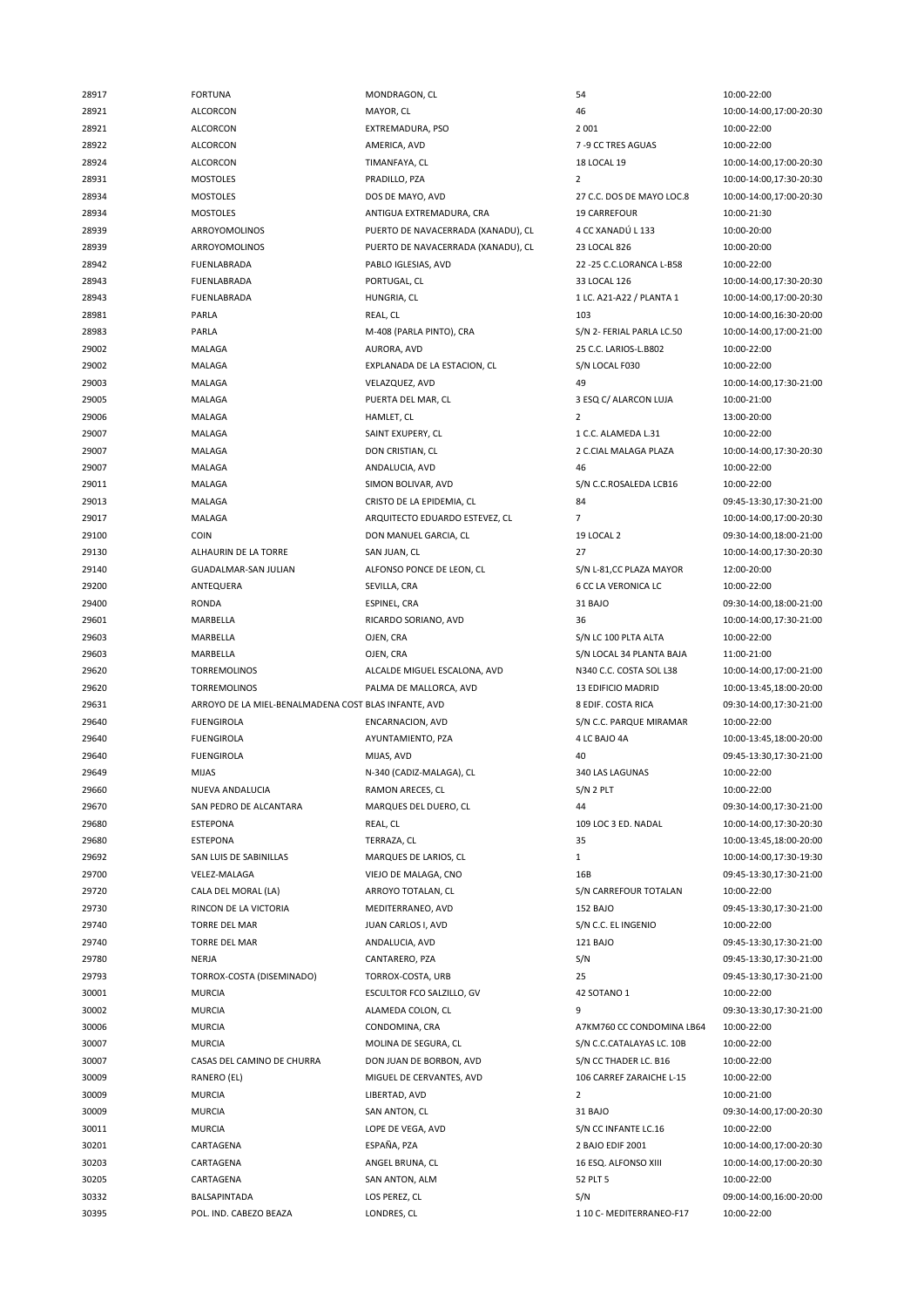| 30500 | MOLINA DE SEGURA              | SAN JUAN, CL                | 2 ESQ. MAYOR                               | 10:00-14:00,17:00-20:30 |
|-------|-------------------------------|-----------------------------|--------------------------------------------|-------------------------|
| 30530 | <b>CIEZA</b>                  | PASEO, CL                   | 69 BAJO                                    | 09:30-13:30,17:30-21:00 |
| 30700 | TORRE-PACHECO                 | ESTACION, AVD               | 5                                          | 10:00-13:30,17:00-20:30 |
| 30730 | <b>SAN JAVIER</b>             | MIRADOR, CRA                | 1 LOCAL B18                                | 10:00-22:00             |
| 30800 | LORCA                         | GRANADA, CRA                | 131                                        | 10:00-14:00,17:00-20:30 |
| 30800 | LORCA                         | JUAN CARLOS I, AVD          | 8                                          | 10:00-14:00,17:00-20:30 |
| 30820 | ALCANTARILLA                  | MAYOR, CL                   | 116 BAJO                                   | 09:30-13:30,17:30-21:00 |
| 30840 | ALHAMA DE MURCIA              | JUAN CARLOS I, AVD          | 16                                         | 09:30-13:30,17:30-21:00 |
| 30850 | <b>TOTANA</b>                 | CONSTITUCION, PZA           | 2 BAJO                                     | 09:30-13:30,17:30-21:00 |
|       |                               |                             |                                            |                         |
| 30870 | <b>MAZARRON</b>               | CONSTITUCION, AVD           | 95                                         | 09:30-13:30,17:30-21:00 |
| 30880 | <b>AGUILAS</b>                | JUAN CARLOS I, AVD          | 10                                         | 10:00-14:00,17:30-21:00 |
| 31002 | PAMPLONA/IRUÑA                | ESTELLA-LIZARRA KALEA, CL   | 9                                          | 10:00-22:00             |
| 31002 | PAMPLONA/IRUÑA                | CORTES DE NAVARRA, CL       | 1 ESQUINA-AMAYA                            | 10:00-14:00,16:00-20:00 |
| 31003 | PAMPLONA/IRUÑA                | PRINCIPE DE VIANA, PZA      | 3                                          | 10:00-14:00,17:00-20:30 |
| 31007 | PAMPLONA/IRUÑA                | IÑIGO ARISTA, CL            | 24                                         | 10:00-13:30,16:30-20:00 |
| 31013 | PAMPLONA/IRUÑA                | AGUSTINOS, POL              | CCIRUÑA CRA.SSEBASTIAN KM1 L26 10:00-22:00 |                         |
| 31191 | CORDOVILLA                    | LA MOREA, CL                | S/N CC LA MOREA                            | 10:00-22:00             |
| 31200 | ESTELLA/LIZARRA               | INMACULADA, PSO             | 20                                         | 09:30-14:00,16:30-20:00 |
| 31300 | <b>TAFALLA</b>                | FRANCISCO DE NAVARRA, PZA   | 3 BAJO                                     | 10:00-14:00,16:30-20:00 |
| 31500 | <b>TUDELA</b>                 | FERNANDO REMACHA, CL        | 1 LOCAL                                    | 10:00-13:30,16:30-20:00 |
| 31500 | <b>TUDELA</b>                 | ZARAGOZA LOGROÑO, CRA       | 1 CC PUENTE RIBERA LOC 3                   | 10:00-22:00             |
| 31620 | HUARTE O UHARTE               | INTXAURDIA, CL              | 5 C.C. ITAROA                              | 10:00-22:00             |
| 32001 | <b>OURENSE</b>                | CALDAS, AVD                 | 10                                         | 09:30-13:30             |
| 32002 | OURENSE                       | ERVEDELO, CL                | 11                                         | 10:00-13:30,17:00-20:30 |
| 32003 | OURENSE                       | RIBEIRA SACRA, AVD          | 50 N120KM567CC PONTEVELLA                  | 10:00-22:00             |
| 32003 | OURENSE                       | PASEO, CL                   | 30                                         | 10:00-14:00,16:30-20:30 |
| 32003 | <b>OURENSE</b>                | SANTO DOMINGO, CL           | 64                                         | 09:30-14:00,17:00-20:30 |
|       |                               |                             |                                            |                         |
| 32300 | O BARCO DE VALDEORRAS         | CONDE DE FENOSA, AVD        | 58                                         | 10:00-13:30,16:30-20:30 |
| 32500 | CARBALLIÑO                    | MOSQUERA, CL                | 1 BAJO                                     | 10:00-14:00,16:30-20:30 |
| 32600 | <b>VERIN</b>                  | FLORES, CL                  | 2-BAJO                                     | 10:00-14:00,16:30-20:30 |
| 32630 | XINZO DE LIMIA                | OURENSE, AVD                | 28                                         | 10:00-14:00,16:30-20:30 |
| 32890 | <b>BARBADAS</b>               | FONSILLON, CL               | S/N CARREFOUR ORENSE L 11                  | 10:00-22:00             |
| 33002 | <b>OVIEDO</b>                 | NUEVE DE MAYO, CL           | 2 SALESAS-KIOSCO P. ALTA                   | 10:00-22:00             |
| 33003 | <b>OVIEDO</b>                 | URIA, CL                    | 40                                         | 09:30-21:00             |
| 33011 | OVIEDO                        | FERNANDEZ LADREDA, CL       | S/N CC LOS PRADOS                          | 10:00-22:00             |
| 33013 | <b>OVIEDO</b>                 | VALENTIN MASIP, AVD         | 20                                         | 10:00-14:00,17:00-20:30 |
| 33202 | GIJON/XIXON                   | URIA, CL                    | 48                                         | 10:00-14:00,17:00-20:30 |
| 33205 | <b>GIJON/XIXON</b>            | EUROPA, PZA                 | 8                                          | 10:00-14:00,17:00-20:30 |
| 33208 | GIJON/XIXON                   | ELEUTERIO QUINTANILLA, CL   | 37 BAJO                                    | 10:00-14:00             |
| 33208 | <b>GIJON/XIXON</b>            | JUAN ALVARGONZALEZ, CL      | 7                                          | 10:00-13:30,16:30-20:30 |
| 33209 | <b>GIJON/XIXON</b>            | RIO DE ORO, CL              | 3 CC LOS FRESNOS LC 43                     | 10:00-22:00             |
| 33211 | GIJON/XIXON                   | RAMON ARECES (MONTEVIL), CL | 2 EDIF. 1                                  | 10:00-22:00             |
| 33212 | GIJON/XIXON                   | ARGENTINA, AVD              | 34                                         | 10:00-14:00,17:00-20:30 |
| 33300 | VILLAVICIOSA                  | SOL, CL                     | 23                                         | 10:00-14:00,16:30-20:00 |
| 33400 | AVILES                        | GRADO LUANGO, CRA           | S/N                                        | 10:00-22:00             |
| 33401 | AVILES                        | LA CAMARA, CL               | $\mathbf{1}$                               | 10:00-14:00,17:00-20:30 |
| 33401 | <b>AVILES</b>                 | LA CAMARA, CL               | 37 C.C. ATRIO LC B15-B14                   | 09:00-21:00             |
| 33420 | LUGONES/LLUGONES              | PAREDES, CL                 | 1 C.C.PARQ.PRINCIPADO LC                   | 10:00-22:00             |
|       |                               |                             |                                            |                         |
| 33450 | PIEDRAS BLANCAS               | ALCALDE JOSE FERNANDIN, AVD | 29 BAJO                                    | 10:00-14:00,16:30-20:00 |
| 33468 | PEDRERO (EL)/PEDREU (EL)      | PEDRERO, LUG                | 50                                         | 10:00-22:00             |
| 33500 | LLANES                        | EL CASTILLO, CL             | 3                                          | 10:00-14:00,16:30-20:00 |
| 33510 | POLA SIERO (LA)               | ALCALDE PARRONDO, CL        | 8                                          | 10:00-14:00,16:30-20:00 |
| 33550 | CANGUES D'ONIS/CANGAS DE ONIS | JOSE GONZALEZ SOTO, CL      | 2 BAJO                                     | 10:00-14:00,16:30-20:00 |
| 33600 | MIERES DEL CAMIN              | MANUEL LLANEZA, CL          | 3                                          | 10:00-14:00,17:00-20:30 |
| 33710 | <b>NAVIA</b>                  | <b>EMIGRANTES, AVD</b>      | 3                                          | 10:00-14:00,17:00-20:30 |
| 33800 | CANGAS DEL NARCEA             | URIA, CL                    | 43                                         | 10:00-14:00,17:00-20:30 |
| 33820 | GRADO                         | ASTURIAS, CL                | 9-BAJO                                     | 10:00-14:00,16:30-20:00 |
| 33930 | LANGREO/LLANGREU              | CELESTINO CABEZA, CL        | 16 BAJO IZQ.                               | 09:30-14:00,16:30-20:00 |
| 33940 | ENTREGU (L')/ENTREGO (EL)     | GENERAL-LA HUERIA, CRA      | 17 C.C.ALCAMPO, LOCAL 35                   | 10:00-14:00,16:30-20:30 |
| 34001 | PALENCIA                      | FELIPE PRIETO, CL           | 3 BIGAR CENTRO                             | 10:00-14:00,17:00-20:30 |
| 34001 | PALENCIA                      | SAN LAZARO, PZA             | $\mathbf{1}$                               | 10:00-14:00,17:00-20:30 |
| 34004 | <b>PALENCIA</b>               | MADRID, AVD                 | 37 C.C.LAS HUERTAS-43                      | 10:00-22:00             |
| 34800 | AGUILAR DE CAMPOO             | SAN MIGUEL, CL              | 10 BAJO                                    | 10:00-14:00,16:30-20:30 |
| 34880 | <b>GUARDO</b>                 | ASTURIAS, AVD               | 4 BAJO                                     | 10:00-14:00,16:30-19:30 |
| 35002 | PALMAS DE GRAN CANARIA (LAS)  | TRIANA, CL                  | 9                                          | 10:00-20:30             |
| 35003 | PALMAS DE GRAN CANARIA (LAS)  | LEON Y CASTILLO, CL         | 3                                          | 10:00-14:00,17:00-20:30 |
| 35007 | PALMAS DE GRAN CANARIA (LAS)  | JOSE MESA Y LOPEZ, AVD      | 18 ATICO D1                                | 09:30-21:30             |
|       |                               |                             |                                            |                         |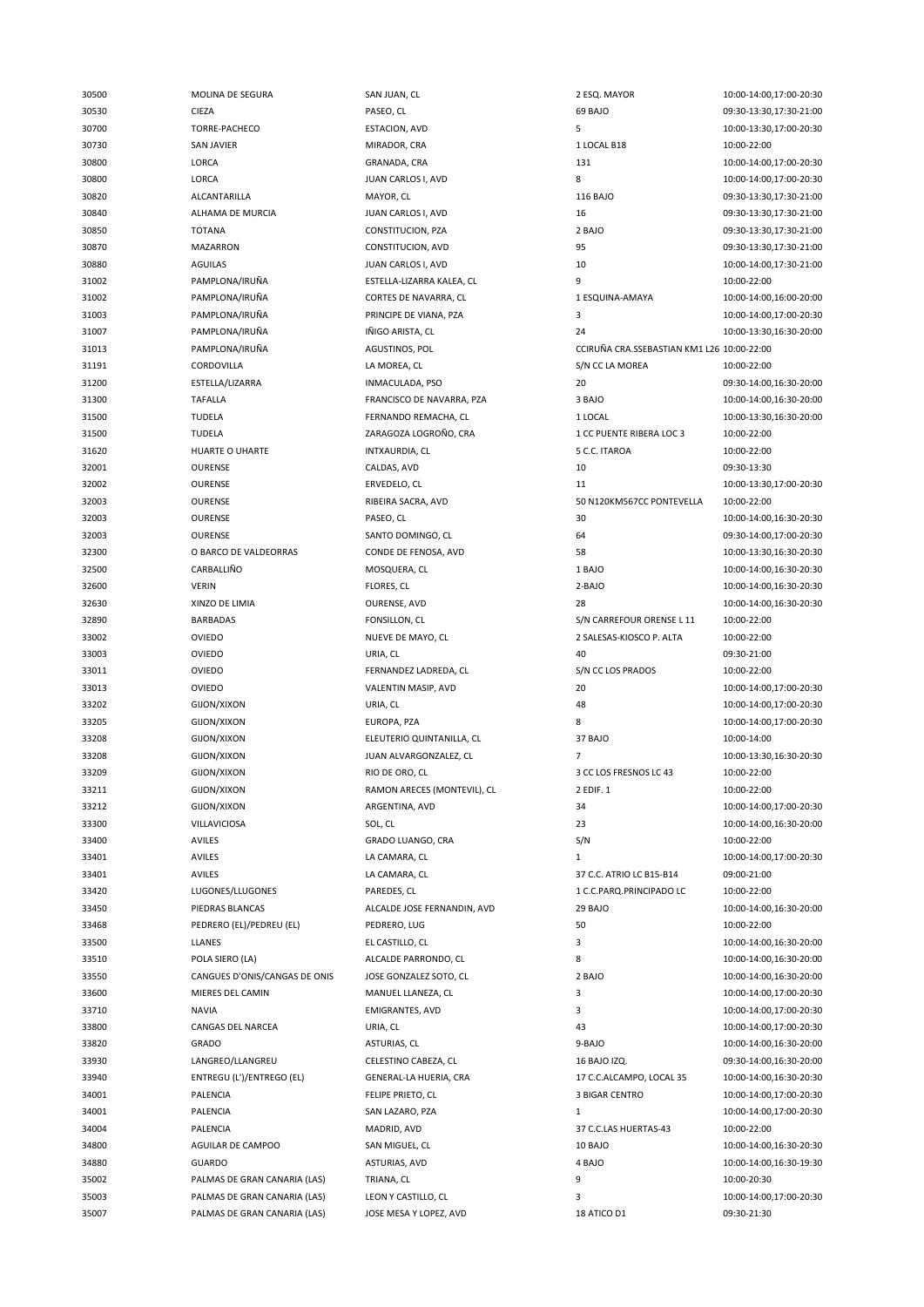| 35007 | PALMAS DE GRAN CANARIA (LAS)     | JUAN MANUEL DURAN GONZALEZ, CL | 34                                | 10:00-14:00,17:00-20:30                |
|-------|----------------------------------|--------------------------------|-----------------------------------|----------------------------------------|
| 35008 | PALMAS DE GRAN CANARIA (LAS)     | JUAN REJON, CL                 | 55                                | 10:00-14:00,17:00-20:30                |
| 35010 | PALMAS DE GRAN CANARIA (LAS)     | PRINCIPE DE ASTURIAS, AVD      | S/N LOCAL 8, 48A                  | 10:00-22:00                            |
| 35014 | PALMAS DE GRAN CANARIA (LAS)     | CALZADA LATERAL DEL NORTE, CL  | 112 LC 56                         | 10:00-22:00                            |
| 35018 | TAMARACEITE                      | G C TRESCIENTOS OCHO, CRA      | 308                               | 10:00-22:00                            |
| 35019 | PALMAS DE GRAN CANARIA (LAS)     | PINTOR FELO MONZON, AVD        | 46                                | 09:30-21:30                            |
| 35019 | PALMAS DE GRAN CANARIA (LAS)     | PINTOR FELO MONZON, AVD        | S/N LOCAL 11                      | 10:00-22:00                            |
| 35019 | PALMAS DE GRAN CANARIA (LAS)     | PINTOR FELO MONZON, AVD        | 41 BLQ. 21 LOCAL I                | 09:30-21:30                            |
| 35109 | TABLERO (EL)                     | FRANCISCO VEGA MONROY, CL      | S/N C.C.EL TABLERO PL 0           | 10:00-22:00                            |
|       | VECINDARIO                       | ATLANTICO, AVD                 |                                   |                                        |
| 35110 |                                  |                                | C.ATLAN LC.16 A<br>$\overline{7}$ | 10:00-22:00                            |
| 35200 | S.GREGORIO                       | RUIZ, CL                       |                                   | 10:00-14:00,17:00-20:30                |
| 35200 | <b>TELDE</b>                     | AUTOVIA LAS PALMAS-GANDO, AUT  | 8 ALCAMPO LOC19                   | 10:00-22:00                            |
| 35220 | <b>JINAMAR</b>                   | JINAMAR, CRA                   | C.CIAL LOCAL F16 PLANTA BAJA      | 10:00-22:00                            |
| 35229 | MARZAGAN                         | AUTOVIA DEL SUR, CL            | LOCB35 CC EL MIRADOR PLBAJA       | 10:00-22:00                            |
| 35240 | CARRIZAL                         | CARLOS V, AVD                  | 31                                | 09:30-13:30,16:30-20:00                |
| 35400 | ARUCAS                           | POETA PEDRO LEZCANO, CL        | 9 LOCAL 13                        | 09:30-13:30,16:30-20:00                |
| 35460 | GALDAR                           | GUAYARMINAS, BDA               | 3                                 | 09:30-13:30,16:45-20:00                |
| 35500 | ARRECIFE                         | TRIANA, PRO                    | 85                                | 09:00-14:00,17:00-20:00                |
| 35500 | ARRECIFE                         | PEREZ GALDOS, CL               | 25-BAJO                           | 09:00-14:00,17:00-20:00                |
| 35509 | PLAYA HONDA                      | CHIMIDAS, CL                   | 20 CC DEILAND LOC. 1-12           | 10:00-21:00                            |
| 35600 | PUERTO DEL ROSARIO               | PI Y ARZUAGA, CL               | 1 CCLAS ROTONDAS 1PL L24          | 10:00-22:00                            |
| 35600 | PUERTO DEL ROSARIO               | LA VENTA, CL                   | 1 ESQ.LEON Y CASTILLO             | 09:00-14:00,17:00-20:00                |
| 35620 | <b>GRAN TARAJAL</b>              | AMANAY, CL                     | 1 LC. 4 - EDIF.TABORDO            | 09:30-13:30,17:00-20:00                |
| 35660 | CORRALEJO                        | <b>ISAAC PERAL, CL</b>         | 40 LOCAL 2                        | 09:30-13:30,17:00-20:00                |
| 36001 | PONTEVEDRA                       | ROSALIA DE CASTRO, CL          | 6 BAJO                            | 10:00-14:00,17:00-20:30                |
| 36001 | PONTEVEDRA                       | DOUTOR LOUREIRO CRESPO, CL     | $\mathbf{1}$                      | 10:00-14:00,16:30-20:30                |
| 36001 | PONTEVEDRA                       | PEREGRINA, CL                  | 18 BAJO                           | 09:30-14:00,16:30-20:30                |
| 36201 | <b>VIGO</b>                      | ROSALIA DE CASTRO, CL          | 45 BAJO - LOCAL 3                 | 10:00-13:30,17:00-20:30                |
| 36203 | <b>VIGO</b>                      | <b>GRAN VIA, AVD</b>           | 28 EDIF 1                         | 10:00-22:00                            |
| 36204 | <b>VIGO</b>                      | BAIXADA CASTAÑO, TRV           | S/N                               | 10:00-22:00                            |
| 36204 | <b>VIGO</b>                      | <b>GRAN VIA, AVD</b>           | 15                                | 10:00-14:00,16:30-20:30                |
| 36205 | <b>VIGO</b>                      | URZAIZ, CL                     | 191                               | 09:30-13:30,16:30-20:00                |
| 36207 | <b>VIGO</b>                      | SANJURJO BADIA (TEIS), CL      | <b>208 BAJO</b>                   | 10:00-13:30,17:00-20:30                |
| 36207 | <b>VIGO</b>                      | VIGO, TRV                      | 202 CC TRAVESÍA, LOCAL D20        | 10:00-22:00                            |
| 36210 | <b>VIGO</b>                      | FLORIDA, AVD                   | 24 BAJO                           | 09:30-13:30,16:30-20:30                |
| 36211 | <b>VIGO</b>                      | <b>GRAN VIA, AVD</b>           | 188                               | 09:30-14:00,16:30-20:30                |
| 36300 | <b>BAIONA</b>                    | CARABELA LA PINTA, CL          | 19 BAJO                           | 10:00-13:30,17:00-20:30                |
| 36370 | SAN PEDRO -NIGRAN-               | DAMAS APOSTOLICAS, CL          | 17 RAMALLOSA XXI - LC 34          | 10:00-21:00                            |
| 36380 | GONDOMAR                         | ELDUAYEN, AVD                  | 7 BAJO B                          | 10:00-13:30,17:00-20:30                |
| 36400 | O PORRIÑO                        | RAMON GONZALEZ, CL             | 42 BAJO                           | 09:30-13:30                            |
| 36500 | LALIN                            | JOAQUIN LORIGA, CL             | 10                                | 10:00-14:00,16:30-20:30                |
| 36540 |                                  |                                | 81                                | 10:00-14:00,16:30-20:30                |
|       | SILLEDA                          | TRASDEZA, CL                   |                                   |                                        |
| 36600 | VILAGARCIA DE AROUSA<br>CAMBADOS | GALICIA, PRA                   | 15<br>1 BAJO                      | 09:30-20:30<br>10:00-14:00,16:30-20:30 |
| 36630 |                                  | <b>CURROS ENRIQUEZ, CL</b>     |                                   |                                        |
| 36650 | CALDAS DE REIS                   | DOLORES MOSQUERA, AVD          | 30                                | 10:00-14:00,16:30-20:30                |
| 36680 | ESTRADA (A)                      | JUSTO MARTINEZ, PRO            | 17 BAJO                           | 10:00-14:00,16:30-20:30                |
| 36700 | TUI                              | AUGUSTO GONZALEZ BESADA, CL    | 15 BAJO                           | 09:30-13:30                            |
| 36780 | GUARDA (A)                       | GALICIA, CL                    | 40                                | 10:00-14:00,16:30-20:30                |
| 36800 | REDONDELA                        | ALFONSO XII, CL                | 14                                | 09:30-13:30                            |
| 36860 | <b>PONTEAREAS</b>                | ROGELIO GROBA GROBA, CL        | 3-BAJO                            | 09:30-13:30                            |
| 36900 | <b>MARIN</b>                     | JAIME JANER, TRV               | 10                                | 10:00-14:00,16:30-20:30                |
| 36930 | <b>BUEU</b>                      | MONTERO RIOS, AVD              | 113                               | 10:00-13:30,16:30-20:30                |
| 36940 | CANGAS                           | EUGENIO SEQUEIROS, AVD         | 7                                 | 10:00-14:00,16:30-20:30                |
| 36960 | SANXENXO                         | CARRETERA DE LA LANZADA, CL    | 28 PORTONOVO-EDIFICIO RIO         | 10:00-14:00,16:30-20:30                |
| 37001 | SALAMANCA                        | CORREHUELA, CL                 | 10                                | 10:00-14:00,17:00-20:00                |
| 37002 | SALAMANCA                        | ZAMORA, CL                     | 56                                | 10:00-14:00,17:00-20:30                |
| 37004 | SALAMANCA                        | ESPAÑA, PZA                    | 11                                | 10:00-14:00,17:00-20:30                |
| 37004 | SALAMANCA                        | MARIA AUXILIADORA, CL          | 37                                | 09:30-14:00,17:00-20:00                |
| 37007 | SALAMANCA                        | ALARCON, CL                    | 2                                 | 10:00-14:00,17:00-20:00                |
| 37500 | CIUDAD RODRIGO                   | ESPAÑA, AVD                    | 34                                | 10:00-14:00,16:30-20:30                |
| 37700 | <b>BEJAR</b>                     | ZUÑIGA RODRIGUEZ, CL           | 5                                 | 10:00-14:00,17:15-20:30                |
| 37900 | SANTA MARTA DE TORMES            | SALAMANCA, AVD                 | S/N CC TORMES LOCAL 128           | 10:00-22:00                            |
| 38002 | SANTA CRUZ DE TENERIFE           | SAN CLEMENTE, CL               | 24                                | 10:00-14:00,17:00-20:30                |
| 38003 | SANTA CRUZ DE TENERIFE           | CASTILLO, CL                   | 70 BAJO                           | 09:30-13:30,16:30-20:00                |
| 38003 | SANTA CRUZ DE TENERIFE           | TRES DE MAYO, AVD              | 7 LOCAL                           | 09:30-21:30                            |
| 38005 | SANTA CRUZ DE TENERIFE           | MANUEL HERMOSO ROJAS, AVD      | 16 C.MERIDIANO LC OCIO 15         | 10:00-22:00                            |
| 38108 | CHUMBERAS (LAS)                  | C.COMERCIAL LA LAGUNA, CL      | S/N ALCAMPO LAGUNA 7B             | 10:00-22:00                            |
|       |                                  |                                |                                   |                                        |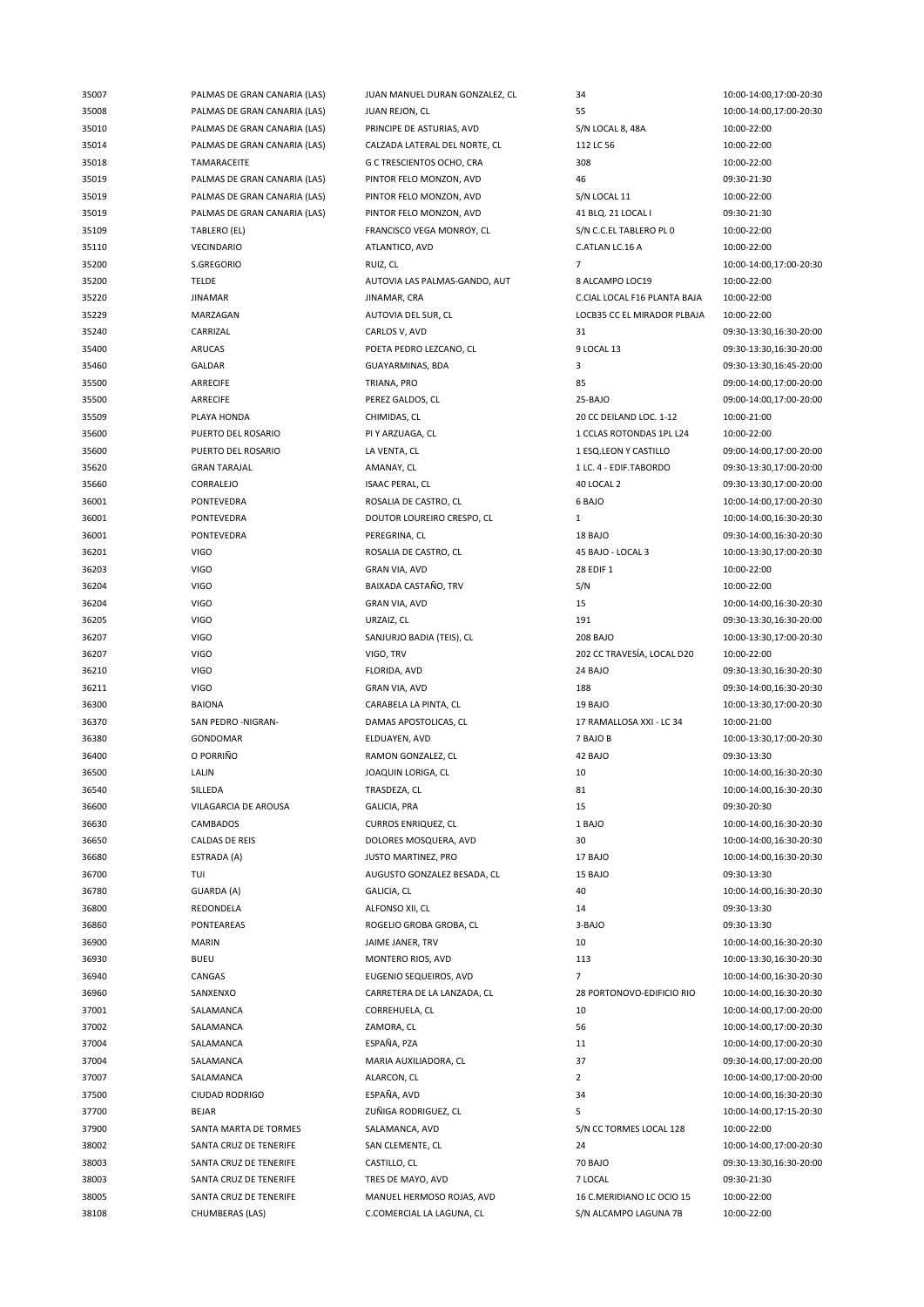| 38111 | AÑAZA                        | DEL SUR, AUT                          | 5                          | 10:00-22:00             |
|-------|------------------------------|---------------------------------------|----------------------------|-------------------------|
| 38204 | SAN CRISTOBAL DE LA LAGUNA   | HERACLIO SANCHEZ, CL                  | 11 BAJO                    | 10:00-14:00,17:00-20:00 |
| 38300 | OROTAVA (LA)                 | DE CANARIAS, AVD                      | 9 LOCAL 1                  | 10:00-14:00,17:00-20:00 |
| 38300 | OROTAVA (LA)                 | GENERAL DEL NORTE, CRA                | 5 36-LA VILLA PL BJ LC39   | 10:00-22:00             |
| 38350 | <b>TACORONTE</b>             | GENERAL DEL NORTE, CRA                | 24 BAJO LOCAL              | 09:30-13:30,16:30-20:00 |
| 38400 | PUERTO DE LA CRUZ            | JOSE DE ARROYO, CL                    | 1 EDIF. GIRASOL            | 09:30-13:30,16:30-20:00 |
| 38410 | REALEJO ALTO                 | LA GOMERA, CL                         | S/N EFID SOL LC.IZDA       | 10:00-14:00,17:00-20:30 |
| 38430 | ICOD DE LOS VINOS            | PEREZ DEL CRISTO, RAM                 | $\overline{2}$             | 09:30-13:30,17:00-20:30 |
| 38530 | CANDELARIA                   | MENCEYES, BO                          | 10                         | 10:00-22:00             |
|       |                              |                                       |                            |                         |
| 38611 | <b>SAN ISIDRO</b>            | SANTA CRUZ, CL                        | 132 BAJO                   | 10:00-14:00,17:00-20:00 |
| 38631 | <b>GALLETAS (LAS)</b>        | VENEZUELA, CL                         | 12 BAJO IZQUIERDA          | 10:00-14:00,17:00-20:00 |
| 38650 | CRISTIANOS (LOS)             | AMALIA ALAYON, CL                     | 26 BAJO                    | 10:00-14:00,17:00-20:00 |
| 38660 | COSTA ADEJE-PLAYAS DE FAÑABE | LISBOA, CL                            | 5 CC GRAN SUR, PL. BAJA    | 12:00-20:00             |
| 38670 | ADEJE CASCO                  | <b>GENERAL DEL SUR, CL</b>            | 28 SIAM MALL_SEMISOT Z2A   | 12:00-20:00             |
| 38700 | SANTA CRUZ DE LA PALMA       | APURON, CL                            | 5 ESQ ALVAREZ ABREU        | 10:00-14:00,17:00-20:00 |
| 38760 | LLANOS DE ARIDANE            | CARLOS FRANCISCO LORENZO NAVARRO, AVD | 31                         | 10:00-14:00,17:00-20:00 |
| 38800 | SAN SEBASTIAN DE LA GOMERA   | PROFESOR ARMAS FERNANDEZ, CL          | 25 EDIFICIO SEYMA          | 10:00-14:00,17:00-20:00 |
| 38900 | VALVERDE                     | SAN JUAN, CL                          | 1 BAJO                     | 10:00-14:00,17:00-20:00 |
| 39002 | SANTANDER                    | JUAN DE HERRERA, CL                   | 2 PTA. BAJA                | 09:30-14:00,16:00-20:30 |
| 39007 | SANTANDER                    | ISABEL LA CATOLICA, CL                | $\mathbf{1}$               | 09:30-14:00,16:30-20:00 |
| 39010 | SANTANDER                    | SAN FERNANDO, CL                      | 4                          | 10:00-20:30             |
| 39011 | SANTANDER                    | JOAQUIN RODRIGO, CL                   | S/N CC EL ALISAL LOC 21    | 10:00-22:00             |
| 39011 | PEÑACASTILLO                 | EL EMPALME (PEÑACASTILLO), CL         | S/N CC PEÑACASTILLO LC.36  | 10:00-22:00             |
| 39011 | SANTANDER                    | NUEVA MONTAÑA, AVD                    | 1 PLTA PRIMERA             | 10:00-22:00             |
| 39200 | <b>REINOSA</b>               | PUENTE DE CARLOS III, AVD             | 19                         | 10:00-13:30,17:00-20:00 |
|       | <b>TORRELAVEGA</b>           |                                       | $\overline{2}$             |                         |
| 39300 |                              | CONDE TORREANAZ, CL                   |                            | 10:00-13:30,16:30-20:15 |
| 39300 | TORRELAVEGA                  | JULIO HAUZEUR, PSO                    | $6 - 12$                   | 09:30-13:30,16:00-20:00 |
| 39600 | MALIAÑO                      | ALDAY, URB                            | S/N C.C. VALLE REAL LC B   | 10:00-22:00             |
| 39700 | <b>CASTRO URDIALES</b>       | JUAN DE LA COSA, PRO                  | $\mathbf{1}$               | 09:30-13:30,16:00-20:00 |
| 39740 | SANTOÑA                      | SERNA OCCINA, CL                      | 1 LOCAL 3                  | 10:00-14:00,17:00-20:00 |
| 39750 | <b>COLINDRES</b>             | HELIODORO A FERNANDEZ, CL             | 17 BAJO                    | 09:30-14:00,16:30-20:00 |
| 39770 | LAREDO                       | MARQUES DE COMILLAS, CL               | $\mathbf{1}$               | 09:30-14:00,16:30-20:00 |
| 40001 | SEGOVIA                      | SAN FACUNDO, PZA                      | $\mathbf{1}$               | 10:00-14:00,16:30-20:00 |
| 40002 | SEGOVIA                      | COCHES, CL                            | $\overline{7}$             | 10:00-14:00,17:00-20:30 |
| 40002 | SEGOVIA                      | JOSE ZORRILLA, CL                     | 73                         | 10:00-14:00,16:30-20:00 |
| 40006 | SEGOVIA                      | AP-61 (SAN RAFAEL-SEGOVIA), CRA       | S/N                        | 10:00-22:00             |
| 40200 | CUELLAR                      | CHORRETONES, CL                       | 4                          | 10:00-14:00,16:30-20:00 |
| 41001 | SEVILLA                      | NUEVA, PZA                            | $\overline{2}$             | 10:00-14:00,17:30-21:00 |
| 41001 | SEVILLA                      | TETUAN, CL                            | 14                         | 10:00-21:00             |
| 41002 | SEVILLA                      | DUQUE DE LA VICTORIA, PZA             | 8 EDIF. 1                  | 10:00-22:00             |
| 41005 | SEVILLA                      | LUIS MONTOTO, CL                      | 122-128                    | 10:00-22:00             |
| 41006 | SEVILLA                      | AFAN DE RIBERA, CL                    | 117 LOCAL 1                | 10:00-14:00,17:30-21:00 |
| 41007 | SEVILLA                      | URBANA NORTE, RDA                     | 2 CARREF.MACARENA LOC 18   | 10:00-22:00             |
| 41008 | SEVILLA                      | CAPUCHINOS, RDA                       | 35                         | 10:00-14:00,17:30-21:00 |
|       |                              |                                       |                            |                         |
| 41010 | SEVILLA                      | SAN JACINTO, CL                       | 32                         | 10:00-13:45,18:00-20:00 |
| 41011 | SEVILLA                      | ASUNCION, CL                          | 49                         | 10:00-14:00,17:30-21:00 |
| 41011 | SEVILLA                      | REPUBLICA ARGENTINA, AVD              | 54                         | 10:00-14:00,17:30-21:00 |
| 41012 | SEVILLA                      | PALMAS ALTAS (ED ABENGOA), CL         | S/N LOC. B 30-31           | 10:00-22:00             |
| 41013 | SEVILLA                      | TAMARGUILLO, RDA                      | S/N LC- B40                | 10:00-22:00             |
| 41013 | SEVILLA                      | DIEGO DE LA BARRERA, CL               | S/N LOCAL B ESQ. FELIPE II | 09:30-14:00,18:00-21:00 |
| 41020 | SEVILLA                      | CIENCIAS, AVD                         | S/N EDIF.PORTA SEVILLA L-8 | 10:00-14:00,17:30-21:00 |
| 41092 | SEVILLA                      | GONZALO JIMENEZ DE QUESADA, CL        | 2 LOCAL 5                  | 10:00-22:00             |
| 41100 | CORIA DEL RIO                | PRIMERO DE MAYO, AVD                  | 19                         | 10:00-14:00,17:00-21:00 |
| 41300 | SAN JOSE DE LA RINCONADA     | SAN JOSE, CL                          | 80                         | 10:00-14:00,17:30-21:00 |
| 41400 | <b>ECIJA</b>                 | ECIJA-OSUNA, CRA                      | 2 KM                       | 10:00-22:00             |
| 41440 | LORA DEL RIO                 | MARCOS ORBANEJA, CL                   | 38                         | 10:00-14:00,17:30-21:00 |
| 41500 | ALCALA DE GUADAIRA           | SILOS, CL                             | 87 LOCAL A                 | 10:00-14:00,17:30-21:00 |
| 41640 | <b>OSUNA</b>                 | ASISTENTE ARJONA, CL                  | $6 - 8$                    | 10:00-14:00,17:30-21:00 |
| 41701 | DOS HERMANAS                 | ANTONIA DIAZ, CL                      | $3 - 5$                    | 10:00-14:00,17:30-21:00 |
| 41703 | DOS HERMANAS                 | N-IV (MADRID-CADIZ), CRA              | 555 CARREFOUR LOC 10       | 10:00-22:00             |
| 41710 | UTRERA                       | TRIANILLA, PZA                        | $\overline{7}$             | 10:00-14:00,17:30-21:00 |
| 41800 | SANLUCAR LA MAYOR            | REAL, CL                              | 33 A                       | 09:30-13:45,17:30-20:45 |
|       |                              |                                       |                            |                         |
| 41900 | CAMAS                        | POETA MUÑOZ SAN ROMAN, CL             | S/N C.C. ALJARAFE-LOCAL 32 | 10:00-22:00             |
| 41920 | SAN JUAN DE AZNALFARACHE     | CANAL SUR, AVD                        | 1 CARREFOUR S.JUAN AZNAL   | 10:00-22:00             |
| 41920 | SAN JUAN DE AZNALFARACHE     | LAS ERILLAS, CNO                      | 2 003-305                  | 10:00-22:00             |
| 41927 | MAIRENA DEL ALJARAFE         | DESCUBRIMIENTOS, AVD                  | S/N METROMAR-LC B08 A/B    | 10:00-22:00             |
| 42002 | SORIA                        | ROSARIO, PZA                          | $\overline{2}$             | 10:00-14:00,17:00-20:30 |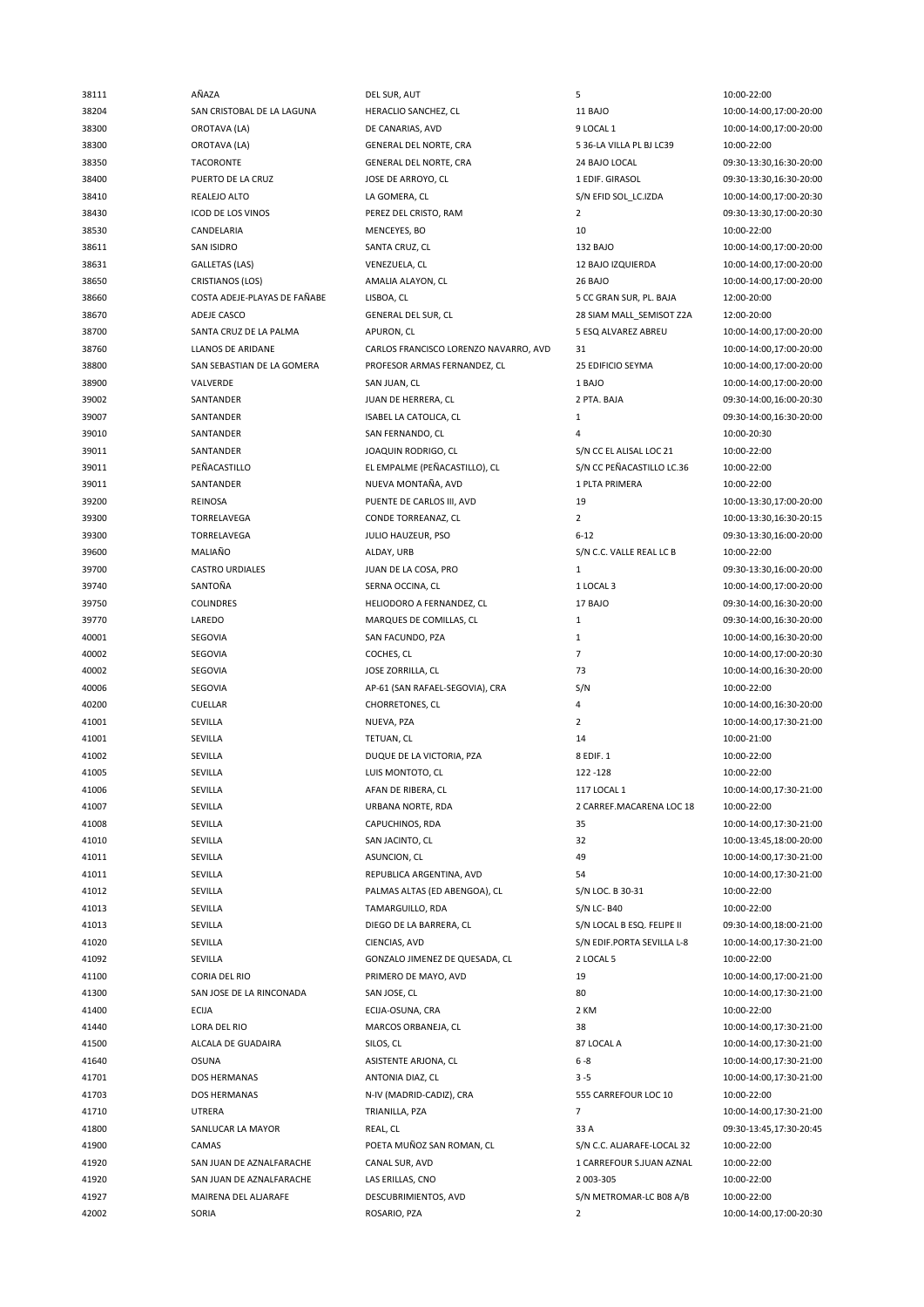43001 TARRAGONA NOVA, RAM 103 09:30-20:30 43005 TARRAGONA CARDENAL VIDAL I BARRAQUER, AVD 15 -17-PARC CENTRAL-LC-B4 09:30-22:00 43005 TARRAGONA DOCTOR MALLAFRE GUASCH, CL 3 10:00-14:00,17:00-20:30 43005 TARRAGONA LLUIS COMPANYS, AVD 7 09:30-22:00 43006 GRANJA (LA) REUS, CRA 4 CARREFOUR LC.3 09:00-21:30 43201 REUS REUS REUS SANT JORDI, AVD 6 L1.16 CC LA FIRA REUS 10:00-22:00<br>43201 REUS REUS MONTEROLS, CL 7 7 10:00-14:00 43203 REUS MARIA FORTUNY, AVD S/N CARREFOUR LOCAL 25 09:30-22:00 43400 MONTBLANC SINDICAT, CL 1 BAJO LOCAL 1 10:00-13:30,16:30-20:00 43500 TORTOSA GENERALITAT, AVD 102 BAJO 10:00-14:00,17:30-20:30 43700 VENDRELL (EL) VELLA, PL 9 BAJO 10:00-14:00,17:00-20:30 43700 VENDRELL (EL) SANT VICENÇ, AVD 32 09:30-13:00,16:30-19:30 43800 VALLS ESTACIO, PSO 27 09:45-13:30,16:30-20:30 43830 TORREDEMBARRA SORT, PSO 27 BAIXOS 09:30-13:00,16:30-19:30 43840 SALOU VIA AUGUSTA, LUG 2 10:00-20:00 43850 CAMBRILS BARQUES, CL 5 09:30-13:00,16:30-19:30 43870 AMPOSTA RAPITA, AVD 72 10:00-14:00,17:00-20:30 44002 TERUEL SAGUNTO, AVD 9 10:00-14:00,17:00-20:30 44600 ALCAÑIZ MERCADO, PZA 2 10:00-14:00,17:00-20:30 45003 TOLEDO MADRID, CRA 64 KM-PQ.CIAL.NORTE L-I38 10:00-22:00 45004 TOLEDO COLOMBIA, CL 8 10:00-14:00,17:00-20:00 45004 TOLEDO RECONQUISTA, AVD 11 10:00-14:00,17:00-20:30 45007 POLIGONO STA M DE BENQUERENCIA RIO BOLADIEZ, AVD S/N CC LUZ DEL TAJO 10:00-20:00<br>45200 10:00-14:00,17:00-20:00 CASTILLA LA MANCHA, AVD 88 88 10:00-14:00,17:00-20:00 45300 OCAÑA PARQUE, AVD 17 LOCAL 6 10:00-14:00,17:30-20:30 45500 TORRIJOS ESTACION, AVD 14 ESQ.C/ GIBRALTAR ESPAÑ 10:00-14:00,17:00-20:00 45510 FUENSALIDA CRISTO DEL AMPARO, AVD 78 10:00-14:00,17:20-20:00 45600 TALAVERA DE LA REINA SAN FRANCISCO, CL 52 10:00-14:00,17:00-20:00 45600 TALAVERA DE LA REINA JOAQUINA SANTANDER, CL 54 10:00-14:00,17:00-20:00 46002 VALENCIA AYUNTAMIENTO, PZA 25 10:00-21:00 46004 VALENCIA COLON, CL 31 10:00-21:00 46004 VALENCIA COLON, CL 27 PLANTA PRIMERA 10:00-22:00 46007 VALENCIA JERONIMO MUÑOZ, CL 2 BAJO(ESQ.G.AGUILAR 1) 10:00-14:00,17:00-20:00 46009 VALENCIA SAGUNTO, CL 1 BAJO 10:00-14:00,16:30-20:30 46013 VALENCIA PROFESOR LOPEZ PIÑERO (HIST DE LA MEDIC), AVD 16 EL SALER LC.12 10:00-22:00 46015 VALENCIA MANUEL DE FALLA, AVD 13 10:00-21:00 46018 VALENCIA CID, AVD 1 09:30-14:00,17:30-21:00 46019 VALENCIA SANTA GENOVEVA TORRES, CL 21 CCARENA MULTIESP.L-S08 10:00-22:00 46023 VALENCIA MENORCA, CL 19 AQUA SEMISOTANO S-23 10:00-22:00 46023 VALENCIA PINTOR MAELLA, CL 37 6 PLANTA 10:00-22:00 46025 VALENCIA DOCTOR PESET ALEIXANDRE, AVD 56 10:00-14:00,17:00-20:30 46100 BURJASSOT AUSIAS MARCH, AVD 46 BAJO DERECHA 10:00-14:00,17:00-20:30 46113 MONCADA VEINTICINCO DE ABRIL, TRV 15 10:00-14:00,17:00-20:30 46117 BETERA BETERA SANTOS DE LA PIEDRA, CL 8 10:00-14:00,17:00-20:30<br>46130 MASSAMAGRELL JUBILADOS, CL 30 ESQ.PZA.MARTINEZ BENEY 10:00-14:00,17:00-20:30 46130 MASSAMAGRELL JUBILADOS, CL 30 ESQ.PZA.MARTINEZ BENEY 10:00-14:00,17:00-20:30 46160 LLIRIA DUC DE LLIRIA, CL 23 BAJO 10:00-14:00,17:00-20:30 46183 ELIANA (L') TUEJAR, CL S/N CC EL OSITO LC 17 10:00-22:00 46300 UTIEL CAMINO, CL 4 10:00-14:00,16:30-20:30 46340 REQUENA CARMEN, CL 8 BAJO 10:00-14:00,16:30-20:30 46400 CULLERA DOCTOR ALEMANY, CL 1 PASEO 10:00-14:00,16:30-20:30 46500 SAGUNTO SAGUNTO-PUERTO, CRA 37 LOCAL 1104 -1 PLANTA 10:00-14:00,16:30-20:30 46520 EL PUERTO DE SAGUNTO NUEVE DE OCTUBRE, CL 65 10:00-14:00,17:00-20:30 46600 ALZIRA SANTS PATRONS, AVD 31 09:30-14:00,17:30-21:00 46701 GANDIA MAJOR, CL 22 09:30-14:00,16:30-20:30 46780 OLIVA LUIS VIVES, PSO 21 10:00-14:00,16:30-20:30 46800 XATIVA PAIS VALENCIA, AVD 5 BAJO 10:00-13:30,17:00-20:30 46800 XATIVA LLOSA DE RANES, CRA S/N CC PLAZA MAYOR L- 50 10:00-14:00,16:00-21:00 46870 ONTINYENT MUSIC MARTINEZ VALLS, CL 45 BAJO 10:00-13:30,17:00-20:30 46900 TORRENT VEDAT(AL), AVD 38 10:00-14:00,17:30-20:30 46900 TORRENT VEDAT(AL), AVD 145 BAJO DERECHA 10:00-14:00,17:00-20:30 46910 ALFAFAR ALBUFERA, AVD S/N LC. B-27 C.C.MN4 10:00-22:00 46920 MISLATA GREGORIO GEA, AVD 33 10:00-14:00,17:00-20:30 46960 ALDAIA DOS DE MAYO, AVD 36 10:00-14:00,17:00-20:30 46960 ALDAIA CRRTA.MADRID-VALENCIA, CRA 345 C.BON AIRE LOC. 46 10:00-22:00 46980 PATERNA MAJOR, CL 17 10:00-14:00,17:00-20:30 47001 VALLADOLID SANTIAGO, CL 14 10:00-14:00,17:00-20:30 47004 VALLADOLID MANTERIA, CL 6 10:00-14:00,16:30-20:30 47006 VALLADOLID ZORRILLA, PSO 110 10:00-14:00,17:00-20:30 47006 VALLADOLID ZORRILLA, PSO 130 13:00-20:00 47008 VALLADOLID VIEJO DE SIMANCAS, CNO S/N C.C. VALSUR LOCAL 23 10:00-22:00 47009 VALLADOLID SAN LAZARO, CL 9 10:00-14:00,17:30-20:30

42190 GOLMAYO CAMARETAS, URB S/N C/ A C.C. CAMARETAS 10:00-22:00 43201 REUS 10:00-14:00,17:00-20:30<br>MARIA FORTUNY. AVD S/N CARREFOUR LOCAL 25 09:30-22:00 4400.17:00-20:30 TERUEL 10:00-14:00,17:00-20:30 NUEVA, CL 21 21 10:00-14:00,17:00-20:30 TERUEL 10:00-14:00.17<br>24 10:00-14:00.17:00-20:30 SAGUNTO. AVD ILLESCAS CASTILLA LA MANCHA, AVD 1990 TALAVERA DE LA REINA MADRID, AVD AND RID, AND SAN C.C. LOS ALFARES 10:00-22:00<br>1990-14:00.17:00-20:00 TALAVERA DE LA REINA MARIDA DA MADRIDA DA SANTANDER. CL MENENDEZ PIDAL, AVD 15 PLANTA BAJA CARDENAL BENLLOCH, AVD 10:00-14:00,17:00-20:30 CONSTITUCION, PZA 6 BAJO 6 BAJO 10:00-14:00,17:00-20:30<br>10:00-14:00.16:30-20:30 CULLERA DOCTOR ALEMANY. CL 10:00-14:00.16:30-20:30 L'APOTECARI BODI(DE), AVD

10 CC VITAL PTL BAJA -B3

09:30-13:00,16:30-19:30